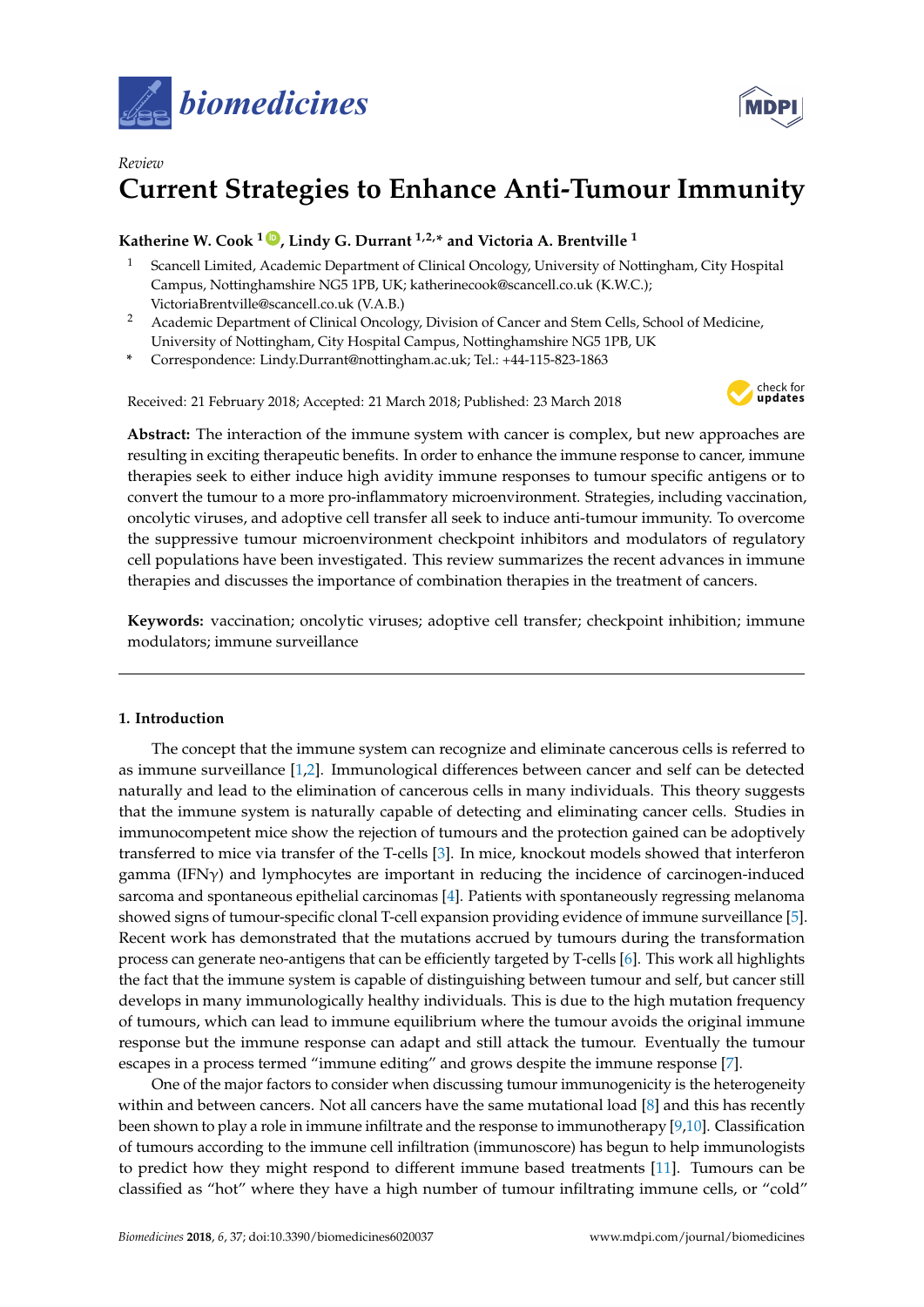where they have limited tumour infiltration. "Excluded" tumours exhibit immune cells found only in the periphery of the tumour and in the most extreme case "cold" tumours which are devoid of immune cell infiltrate are referred to as "immune desert" [\[12\]](#page-12-11). The type of immune infiltrate that is found in tumours also has a profound effect on the clinical outcome and response to therapies. Tumours with greater T-cell infiltrate do have better prognosis. For example, analysis of pre-treatment melanomas showed that patients with higher baseline immune gene profiles in tumour biopsies were more likely to respond to checkpoint inhibitor treatment [\[13\]](#page-12-12).

Immune therapies seek to recruit immune cells into the tumour microenvironment and enhance anti-tumour immunity. There are two major reasons that could prevent this from occurring. Firstly, tumours do not present the correct environmental conditions to prime an effective immune response. In the absence of co-stimulation induced by signals, such as Toll-like receptors (TLRs) or damage-associated molecular pattern molecules (DAMPS) to stimulate danger or sufficient presentation of tumour specific epitopes to prime responses, high avidity T-cells that are capable of tumour lysis are not generated [\[14](#page-12-13)[,15\]](#page-12-14). The stimulation of low avidity T-cells that cannot kill tumour cells is believed to be the reason for the failure of many early tumour vaccines. Strategies to address the lack of T-cell priming and induce tumour-specific immune responses include vaccines and adoptive cell transfer (ACT). These strategies require the identification of appropriate tumour antigens and adjuvants to provide co-stimulation that ensures robust responses are induced. The second barrier is the suppressive tumour environment that prevents the infiltration or function of immune cells [\[16\]](#page-12-15). If tumour specific T-cell responses are present but the T-cells are not effective, then in situ cancer cells will not be eliminated [\[17\]](#page-12-16). Strategies such as checkpoint blockade and immune modulators seek to overcome this issue by reversing immune suppression and promoting a pro-inflammatory environment [\[18\]](#page-12-17).

This review will discuss current strategies to induce better anti-tumour immune responses and those being employed to overcome the immune suppressive tumour environment. Finally, the promise of combination therapies will be discussed.

## **2. Selection of Target Antigens That Provide Increased Tumour Antigenicity**

Efficient anti-cancer immunotherapy relies on effective targeting of antigens that can be recognized by high avidity T-cells. Many antigens expressed on tumours are also expressed on normal tissues and the T-cells recognizing them are subject to thymic tolerance. This leaves a repertoire of low avidity T-cells that can be stimulated by high doses of immunogen, but that can never see sufficient target on the tumour cells to kill them. The goal is to find antigens that are not thymically expressed and are found in high abundance on tumour cells but not healthy tissues.

#### *2.1. Mutated Antigens and Neo-Antigens*

Tumours accumulate mutations that drive growth and metastases. These mutations represent unique epitopes that avoid thymic selection. They are termed "neo-epitopes" and are specific to individual tumours and are not found on normal tissues [\[19\]](#page-12-18). Lennerz et al. identified in a mixed lymphocyte-tumour cell cultures from one patient with long-term survival of melanoma responses to eight antigens, five of which were neo-antigens [\[20\]](#page-13-0). This is an early study that showed that neo-antigens are associated with responses in long-term survivors. This has led to researchers to develop personalized vaccines against identified neo-epitopes. Not all of the mutations stimulate a T-cell response but there is a correlation between the frequency of mutations and the likelihood of presenting a T-cell epitope. Indeed, patients with tumours that have higher mutation rate often show better responses to checkpoint blockade therapies suggesting endogenous neo-epitope responses are uncovered by the checkpoint blockade [\[9\]](#page-12-8). As most mutations do not stimulate an immune response, selection of the most appropriate epitope to target can be difficult. However, significant progress is being made in the appropriate selection of candidate epitopes [\[21\]](#page-13-1).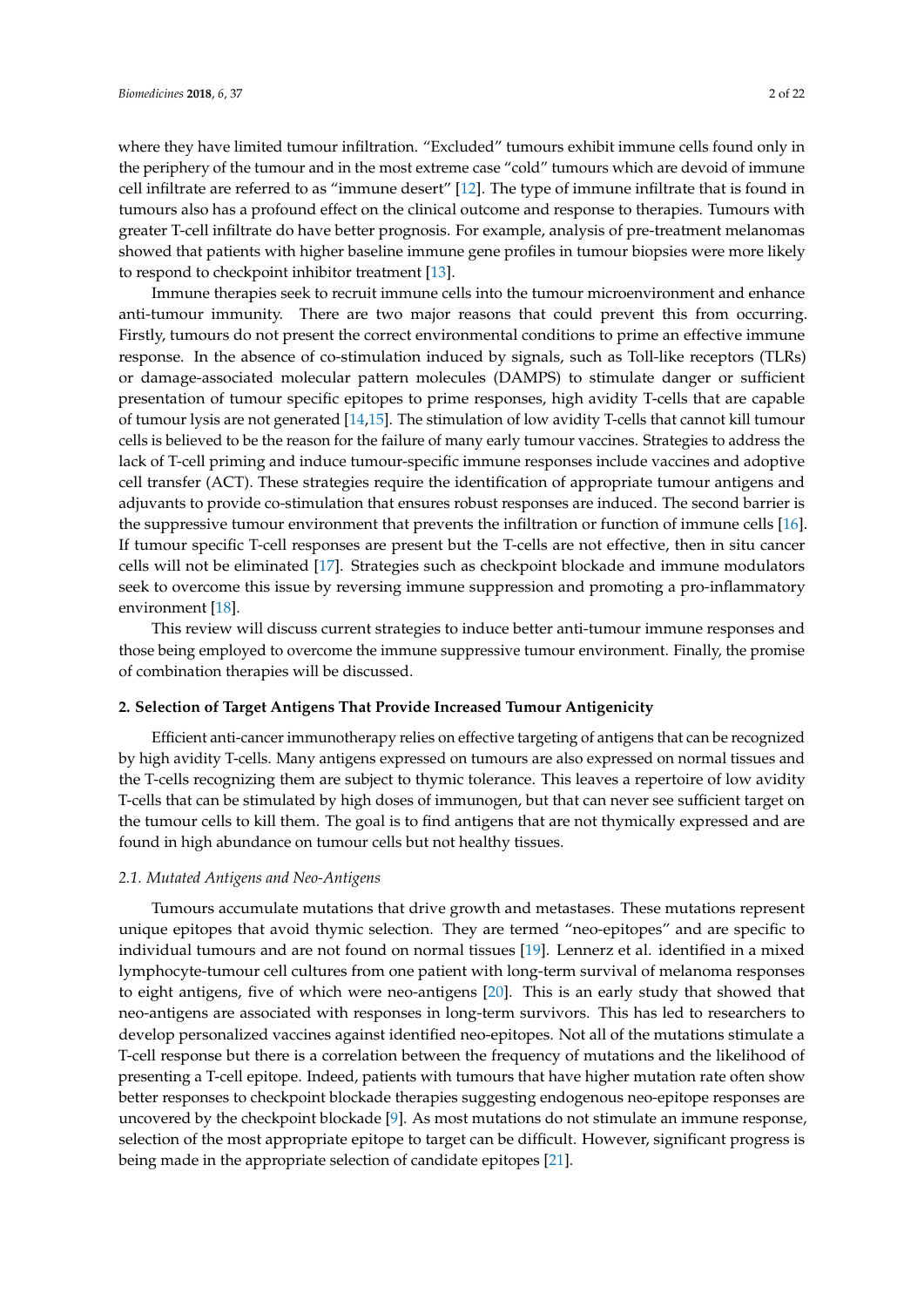In human melanoma mass spectrometry has been used to identify neo-epitopes directly from primary tumour leading to the identification of a number of potential targets [\[22\]](#page-13-2). Therapies targeting these neo-epitopes are being translated into the clinic and showing the efficient induction of specific immune responses [\[23](#page-13-3)[–25\]](#page-13-4). Several groups have treated patients with vaccines targeting multiple neo-epitopes. Sahin et al. have shown that multiple neo-epitope specific responses can be generated in patients after treatment with intranodal delivery of a RNA polyepitope vaccine [\[24\]](#page-13-5). They demonstrated a decrease in metastatic events and sustained progression free survival. Ott et al. also treated six melanoma patients with a peptide polyepitope vaccine combined with the adjuvant Hiltonol (a stabilisation of poly IC with poly-L-lysine double-stranded RNA). They saw efficient neo-epitope specific T-cell responses with reduced recurrence rate [\[25\]](#page-13-4). In addition, patients with recurrent disease post vaccination exhibited a complete regression after subsequent anti-Programmed cell death (PD-1) therapy, which was associated with the expansion of neo-epitope specific T-cell responses. Interestingly the neo-epitopes identified in these studies were recognized by both CD8 and CD4 T-cells suggesting an important role for CD4 T-cell responses in addition to CD8 responses in humans. This confirmed previous data obtained in mouse models by Kreiter et al. [\[26\]](#page-13-6).

One disadvantage of targeting neo-antigens is they are expensive as they are patient specific and there can be huge variability both within a tumour sample and between tumours in the same patient, this can lead to outgrowth of tumours that no longer express the mutation [\[27\]](#page-13-7). To overcome "driver" mutations that are key in the tumorigenesis process (e.g., BRAFV600E), or other common mutations, they can be specifically targeted; however, these are much rarer and do not always stimulate T-cell responses.

#### *2.2. Post-Translational Modifications*

Another form of neo-epitope not previously explored in much detail is the post-translationally modified epitopes that are associated with cancer. Like neo-epitopes these post-translationally modified epitopes are likely to have escaped thymic deletion and are expressed by a wide range of cancers.

Cancer cells often exhibit changes in phosphorylation patterns and this has led to interest in using phosphorylated antigens as targets for vaccines [\[28](#page-13-8)[–30\]](#page-13-9). One study has recently demonstrated that mass spectrometry analysis of tumour biopsies can identify phosphopeptides as a way of identifying phosphorylated targets [\[31\]](#page-13-10). This makes the phosphoproteomics of biopsies a viable option to identify potential epitopes allowing another aspect of personalised treatment to be developed. CD8 and CD4 T-cells can be detected against tumour specific phosphopeptides but these have yet to prove efficacy in a clinical setting due to the instability of the phosphorylated peptides [\[28](#page-13-8)[,30\]](#page-13-9).

Our research has recently focussed on epitopes, which are citrullinated in tumour cells. Citrullination is a post translation modification where arginine residues are converted into citrulline by the peptidylarginine deaminase (PAD) enzymes [\[32,](#page-13-11)[33\]](#page-13-12). PAD enzymes function in the presence of high calcium that is present during stress induced autophagy. Physiologically citrullination can serve several functions, including the regulation of genes and the immune response. However, during stress induced autophagy it has been shown that citrullinated peptides can be presented on major histocompatibility complex (MHC) class II molecules for recognition by CD4 T-cells [\[34\]](#page-13-13). Tumour cells are often subject to a "stressed" environment specifically through hypoxia and nutrient starvation common in rapidly growing tumours. Their survival depends upon autophagic flux to provide energy and nutrients for growth. We have shown that potent cytotoxic CD4 T-cells can be induced to citrullinated peptides and these provide efficient tumour therapy in aggressive murine tumour models, with no associated toxicity [\[35,](#page-13-14)[36\]](#page-13-15). Most tumours do not express MHC-II, but CD4 T-cells are initially activated by tumour infiltrating antigen presenting cells (APCs) that constitutively undergo autophagy and express MHC II. Activated CD4 T-cells release pro-inflammatory cytokines, such as IFNγ, which in turn, upregulate MHC-II expression on tumours to allow for direct recognition by CD4 T-cells. Indeed, the tumour immunity that was observed was reliant upon the CD4 T-cells, but independent of CD8 T-cells [\[35\]](#page-13-14). We have demonstrated the targeting of citrullinated vimentin, and enolase that are expressed by a wide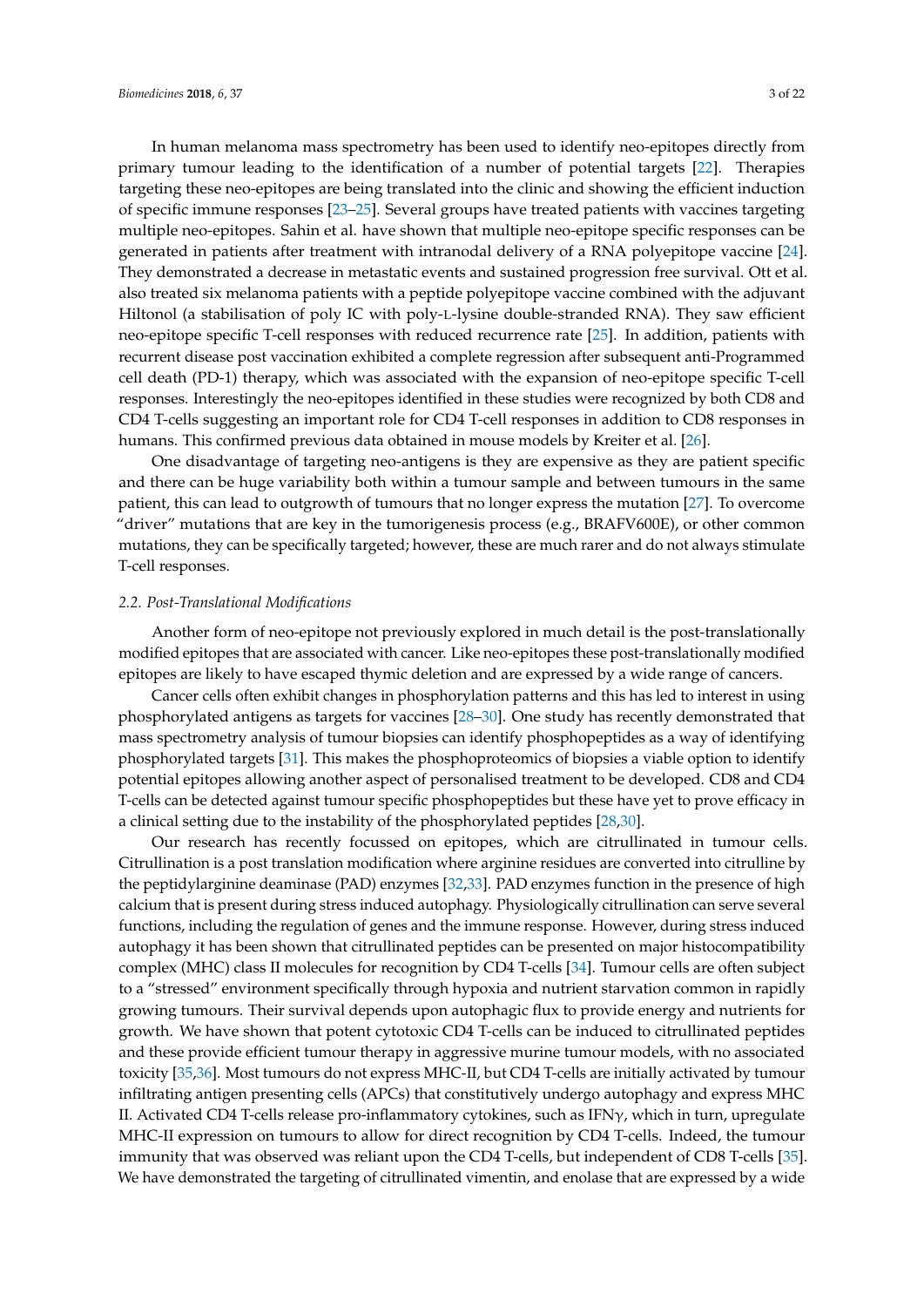range of cancers. However, a number of other cytoskeletal, regulatory, chaperone, and glycolytic proteins have been shown to be citrullinated during cellular stress and these provide further potential targets for tumour immunity [\[37](#page-14-0)[,38\]](#page-14-1). Targeting of stress induced post-translational modifications has yet been tested in clinical studies but is a potential area of expansion for target selection. We hypothesis that targeting of stress induced post-translational modifications has the potential to both generate de-novo immune responses and boost pre-existing responses and be applicable to cancers where low T-cell infiltrate occurs. Other post-translational modification being examined in pre-clinical studies include DNA methylation and epigenetic modifications [\[39\]](#page-14-2), and glycolysis [\[40\]](#page-14-3).

### *2.3. Tumour Associated Antigens and Cancer Testis Antigens*

High avidity T-cells that are specific for self-antigens are routinely deleted in the thymus during development, leaving a low avidity repertoire. Therefore, antigens that show limited normal expression are likely to act as better targets since they may not have been subject to the same degree of tolerance. The detection of T-cells specific to self-antigens in regressing cancer patients suggests that thymic tolerance is not always complete. Regressing cancer patients made responses predominantly to antigens with restricted expression in normal tissue, such as the differentiation antigen TRP-2 and the cancer testis antigen NY-ESO-1 [\[41](#page-14-4)[,42\]](#page-14-5). Tumour associated antigens (TAA), including NY-ESO-1 [\[41,](#page-14-4)[43\]](#page-14-6) and the melanoma antigen MAGE-1 [\[44\]](#page-14-7), make good targets for the immune response suggesting that they have subverted immune tolerance.

One problem with targeting tumour specific antigens is that mutation in the tumour may result in antigen loss variants, which can evade the action of the immune responses generated. A way to overcome this is to target multiple TAA in a single a vaccination. DNA vaccines have successfully combined a number of antigens. SCIB1 is a DNA vaccine that contains epitopes for glycoprotein 100 (gp100) and TRP-2 and has shown promising early results in patients [\[45\]](#page-14-8). SCIB1 induced dose-dependent T-cell responses in 88% of patients with no serious adverse effects or dose limiting toxicities. The intensity of the T-cell responses was significantly higher in patients receiving 4 mg doses without tumour when compared to those with tumour (*p* < 0.01). In contrast, patients with a tumour showed a significantly higher response to the 8mg dose than the 4 mg dose (*p* < 0.03), but there was no significant difference in the patients without a tumour. This suggests that a higher dose of vaccine is required for patients with tumours. One of 15 patients with measurable disease showed an objective tumour response and 7/15 showed stable disease. 5/20 fully-resected patients have experienced disease recurrence but all remained alive at the cut-off date with a median observation time of 37 months. A positive clinical outcome was associated with MHC-I and MHC-II expression on tumours prior to therapy (*p* = 0.027). Another approach uses peptides to induce response to TAA identified in the tumour by genome-wide cDNA microarrays [\[46\]](#page-14-9). Vaccination with a mixture of three different cancer testes antigens induced TAA-specific T-cells and anti-tumour activity in the head and neck cancer patients [\[47](#page-14-10)[,48\]](#page-14-11).

#### *2.4. Viral Antigens and Infectious Agents*

A number of cancers are associated with viral infection such as Epstein Barr Virus in Burkitt's lymphoma, Human Papilloma Virus in cervical cancer, and Hepatitis B and C viruses in hepatocellular carcinoma. In addition to virus associated cancers, gastric cancers are known to be associated with *Helicobacter pylori* infection [\[49\]](#page-14-12). These cancers that are driven by infectious agents often express certain antigens that have not been subject to immune tolerance and can be efficiently targeted by the immune system. Indeed, immune responses can be efficiently induced to these infectious agents that protect against cancer development if administered before exposure to the infectious agent or during pre-malignant disease. This is exemplified in successful vaccines against Hepatitis B virus and Human Papilloma Virus [\[50\]](#page-14-13). More limited success has been had in therapeutic approaches targeting viral antigens [\[51–](#page-14-14)[53\]](#page-14-15). This is in part due to the ability of these infectious agents to modulate and subvert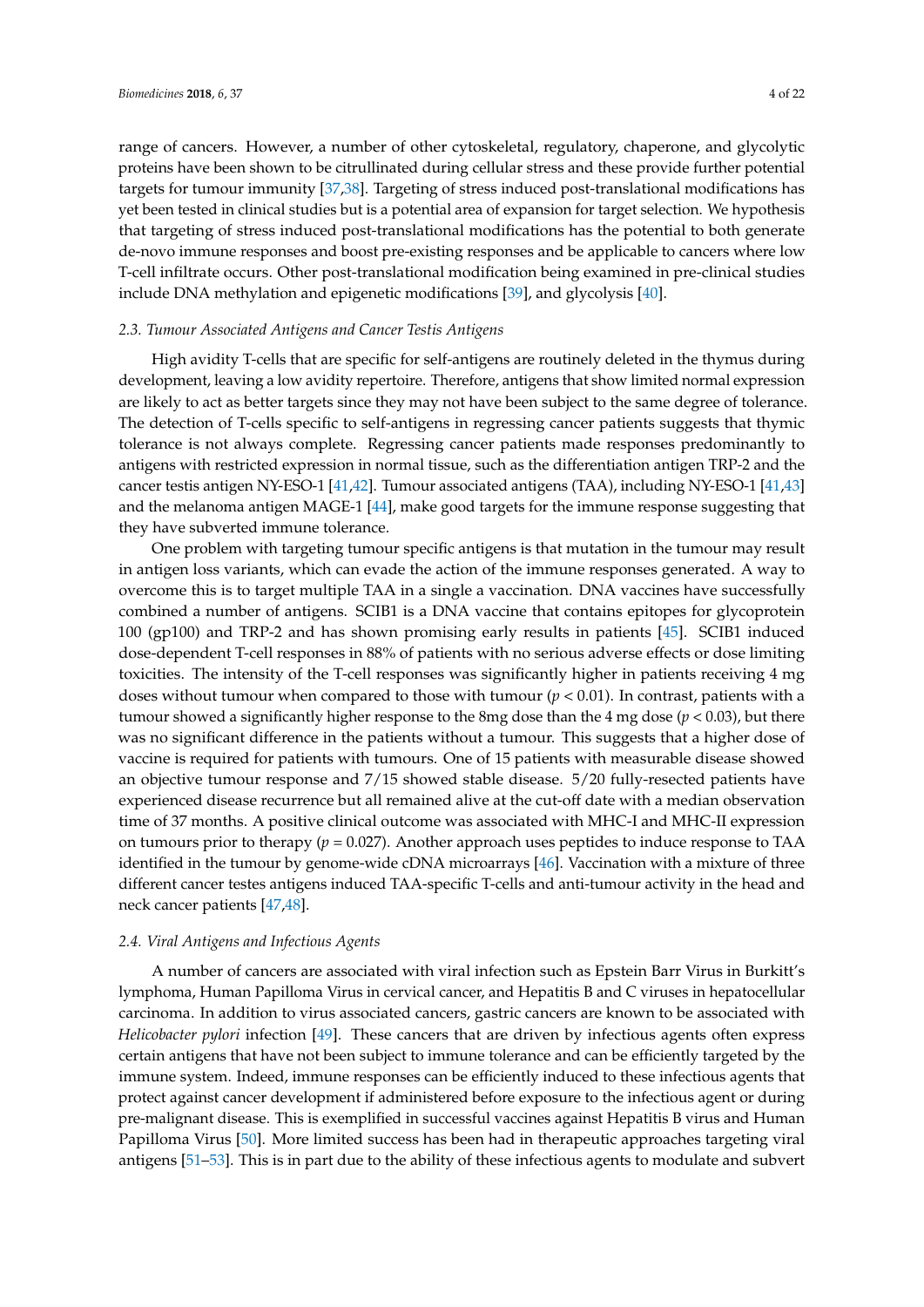the host immune response, and also to peripheral tolerance mechanisms that operate during persistent infections [\[54,](#page-15-0)[55\]](#page-15-1).

#### **3. Mechanisms to Enhance Tumour-Specific Immune Responses**

#### *3.1. Vaccination*

Once an appropriate antigen has been selected, then it is important to consider how best to present it to the immune system. Stimulation of T-cells requires the processing and presentation of antigen by professional APCs, such as dendritic cells (DCs), along with appropriate activating costimulatory signals. Activating costimulatory signals include those provided by TLR ligands [\[56\]](#page-15-2). Preclinical studies examining linkage of the peptide vaccine directly to TLR ligands are beginning to show promise. These are thought to more efficiently target both epitope and TLR to DCs, leading to increased DC maturation and the expression of costimulatory molecules, secretion of cytokines and chemokines, and the formation of an antigen depot within DCs to allow for prolonged presentation of the peptide [\[57,](#page-15-3)[58\]](#page-15-4). In addition to direct linkage, studies have investigated the use of amphiphilic peptides combined with TLR ligands that assemble into nanostructures and are showing promise in preclinical studies [\[59](#page-15-5)[,60\]](#page-15-6). It is also important to consider the dose of antigen that is provided by the vaccine. A low dose can be enough to select for highest affinity T-cell receptor (TCR) and thus high avidity CD8 T-cells [\[61\]](#page-15-7), but it may not be sufficient to stimulate CD4 T-cells whose epitope target demonstrates lower affinity MHC-II binding.

Peptide vaccines encoding tumour epitopes have shown promise in animal models in early studies, stimulating specific T-cell responses and tumour therapy in mice. Translation of these peptide vaccines into the clinic has been less successful with responses being short lived and minimal clinical efficacy. Early vaccines concentrated on the stimulation of CD8 T-cell responses with short (<15 amino acids) peptides. However, more recent studies focus on the use of longer peptide sequences that can stimulate both CD4 and CD8 T-cell responses to avoid problems with tolerisation previously seen with shorter peptide sequences [\[62\]](#page-15-8). Longer peptide sequences are beginning to show promising results in clinical studies [\[63,](#page-15-9)[64\]](#page-15-10). Peptides encoding neo-epitopes are also beginning to show some potential with the detection of robust immune responses and evidence of improved overall survival [\[65,](#page-15-11)[66\]](#page-15-12). A study by Ott et al. (2017) demonstrated enhanced neo-epitope specific responses after vaccination, with 20 amino acid long peptides being mixed with the TLR3 ligand Hiltonol [\[25\]](#page-13-4).

Synthetic peptides have also been used as part of DC based vaccines. Many studies have been performed where DCs cultured in vitro have been pulsed with peptides, proteins, or tumour lysates. These have shown stimulation of efficient immune responses in preclinical studies [\[67\]](#page-15-13). Despite stimulating immune responses, DC vaccines have shown limited efficacy in the clinic. Sipuleucel-T (Provenge<sup>®</sup>), the only approved therapeutic autologous cell based vaccine to date, has shown a modest survival benefit of three months, but the cost and time of production have severely limited its use [\[68\]](#page-15-14). This is the major limiting factor of most DC and autologous cell-based vaccines. In addition, a DC vaccine incorporating neo-epitope peptides showed a promising expansion of both existing and de novo neo-epitope specific responses [\[23\]](#page-13-3). The use of immature DCs can impact their immunogenicity and lead to tolerance induction therefore the activation state of DCs used needs to be closely monitored. The extensive culture methods to manufacture DC based vaccines may also impact on their immunogenicity in vivo. Recent work focusing on the isolation of DC subsets ex vivo with minimal in vitro manipulation has shown promising results [\[69\]](#page-15-15).

Nucleic acid vaccines have increased in popularity within the last 20 years. The appeal of nucleic acid vaccines is they are relatively quick, easy and cheap to make and they are one of the only recombinant vectors that do not stimulate immunity to the vector itself. RNA and plasmid DNA both possess intrinsic adjuvant activities, which aid both recruitment of immune cells to the site of immunisation and the activation of the immune cells. A disadvantage of DNA vaccines is the inefficient uptake into APCs of naked DNA. This uptake can however be enhanced through the use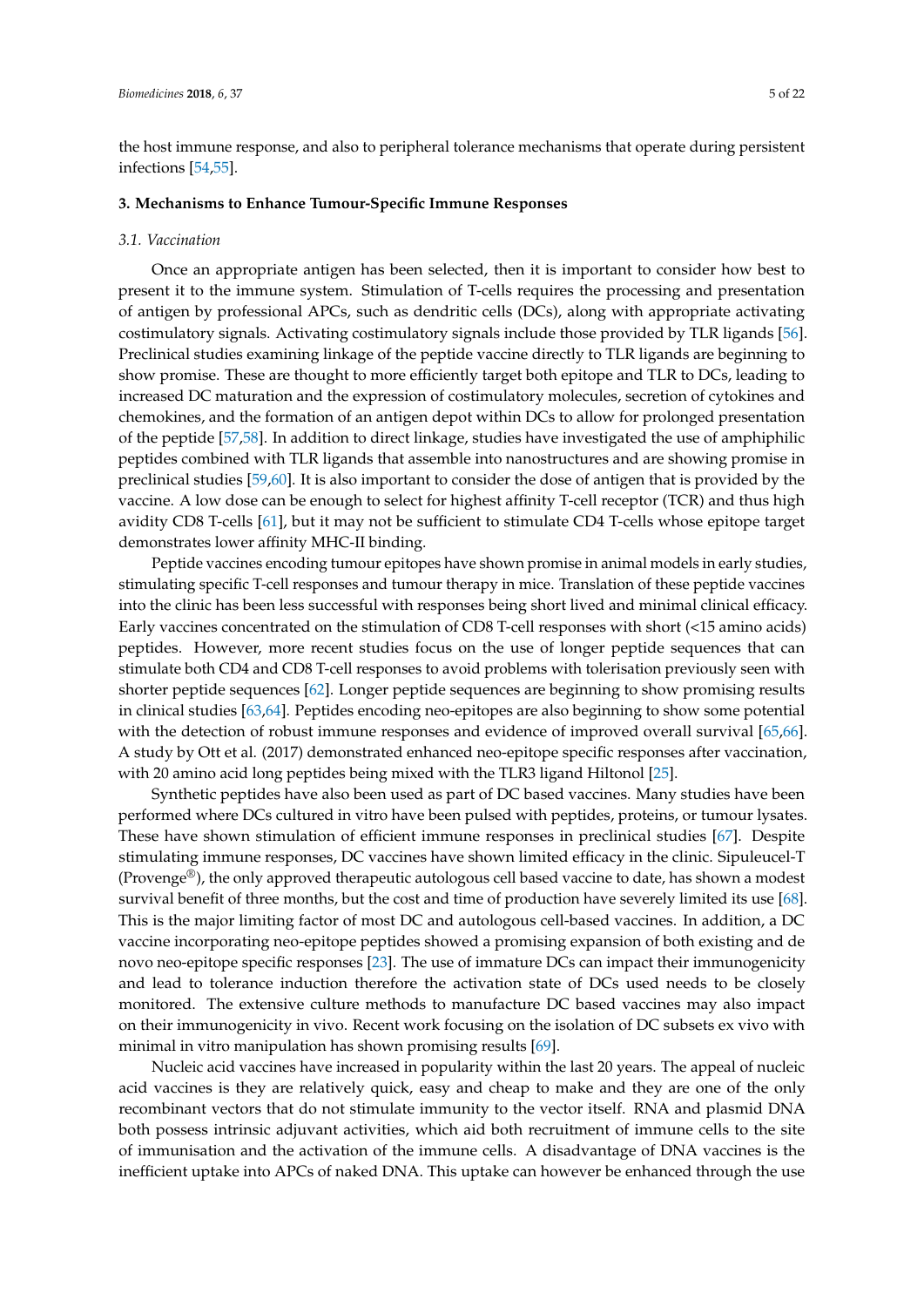of electroporation or nanoparticle technologies [\[70](#page-15-16)[–72\]](#page-16-0). Our work with DNA vaccination utilised a novel approach where the DNA encodes for a humanised IgG1 antibody in which the CDR regions are replaced with T-cell epitopes. The Fc region of the IgG1 antibody targets the high affinity Fc receptor CD64 that is expressed on activated APCs, but not immature APCs [\[61](#page-15-7)[,73\]](#page-16-1). The inclusion of the T-cell epitopes within the CDR regions leads to improper antibody folding and results in low levels of protein produced. This in turn stimulates higher avidity CD8 responses when compared to peptide or DC based vaccination [\[61\]](#page-15-7). The use of electroporation to successfully deliver a DNA vaccine encoding epitopes in the CDR regions of a human IgG1 antibody (SCIB1) in melanoma patients was well tolerated and showed minimal toxicity. SCIB1 vaccine targeting melanoma differentiation antigens gp100 and TRP-2 induced dose dependent T-cell responses in 88% of patients and is evidence of clinical responses [\[45\]](#page-14-8). The provision of T-cell help has been considered for some time a vital component for efficient induction of immune responses. A DNA vaccine encoding a tumour specific CD8 epitope fused to a universal CD4 epitope showed enhanced immune responses. Electroporation was also used to enhance DNA uptake in these studies. Detectable tumour antigen specific responses were seen in prostate cancer and colorectal cancer patients, which was associated with some signs of clinical efficacy [\[74](#page-16-2)[,75\]](#page-16-3).

RNA has also been investigated for vaccine delivery. Since RNA is inherently unstable several groups have examined stabilised RNA formulations and these can be shown to stimulate immune responses although anti-tumour responses are variable [\[76\]](#page-16-4). A similar approach targeting tyrosinase and the NY-ESO-1 cancer testis antigen was undertaken using RNA complexed with liposomes. Intranodal delivery of this vaccine resulted in stimulation of NY-ESO-1 specific T-cell responses [\[24\]](#page-13-5). The same study also examined the responses to neo-epitopes using the RNA based vaccination strategy and showed successful immune responses and promising clinical outcomes.

#### *3.2. Oncolytic Viruses*

Oncolytic viruses are able to selectively replicate in cancer cells and kill without harming normal tissue. Oncolytic viruses can be either genetically engineered or naturally occurring viruses that have the ability to induce cancer cell death and tumour-specific immunity [\[77\]](#page-16-5). Cancer cells have impairments that mean they are more susceptible to viral infections than normal cells. However, genetic engineering has been utilised in many oncolytic viruses to further impair the ability of the virus to infect and replicate in normal tissues.

The oncolytic virus Talimogene laherparepvec (T-vec), which is a second-generation oncolytic herpes simplex virus type 1 (HSV-1) with deletions in two viral genes and the addition of Granulocyte-macrophage colony-stimulating factor (GM-CSF) is now licensed for use against melanoma. T-vec specifically infects and replicates in human tumour cells and is associated with a significant reduction in tumour growth in a number of in vivo models [\[78\]](#page-16-6). The addition of either the human or mouse GM-CSF gene means that T-vec can attract and mature APCs, leading to increased presentation of tumour antigens in the tumour microenvironment [\[79\]](#page-16-7). GM-CSF is used as an adjuvant in some cancer vaccines and it is hoped it will have a similar effect when produced by the oncolytic virus. In a phase III trial, patients with stage III and IV melanoma, intralesional injection of T-vec had a good responses rate, which was higher than that observed in the arm of the trial given GM-CSF only [\[80\]](#page-16-8).

Other oncolytic viruses in development include the vaccinia viruses pexastimogene devacirepvec (JX-594) and TG6002 [\[81\]](#page-16-9) which have both been shown to be effective at lysing melanoma cells and inducing inflammation [\[82\]](#page-16-10). For JX-594 a mutation in the *TK* gene makes the virus cancer cell selective and human GM-CSF has been added to increase immunogenicity [\[83,](#page-16-11)[84\]](#page-16-12). A randomised control trial has been carried out using JX-594 in patients with hepatocellular carcinoma. This study suggested a dose-dependent effect on survival [\[85\]](#page-16-13). The reovirus Reolysin is a naturally occurring oncolytic virus that has been targeted to patients with head and neck cancer, among a number of other indications [\[86\]](#page-16-14). Patients with advanced solid tumours were treated with the combination of carboplatin and paclitaxel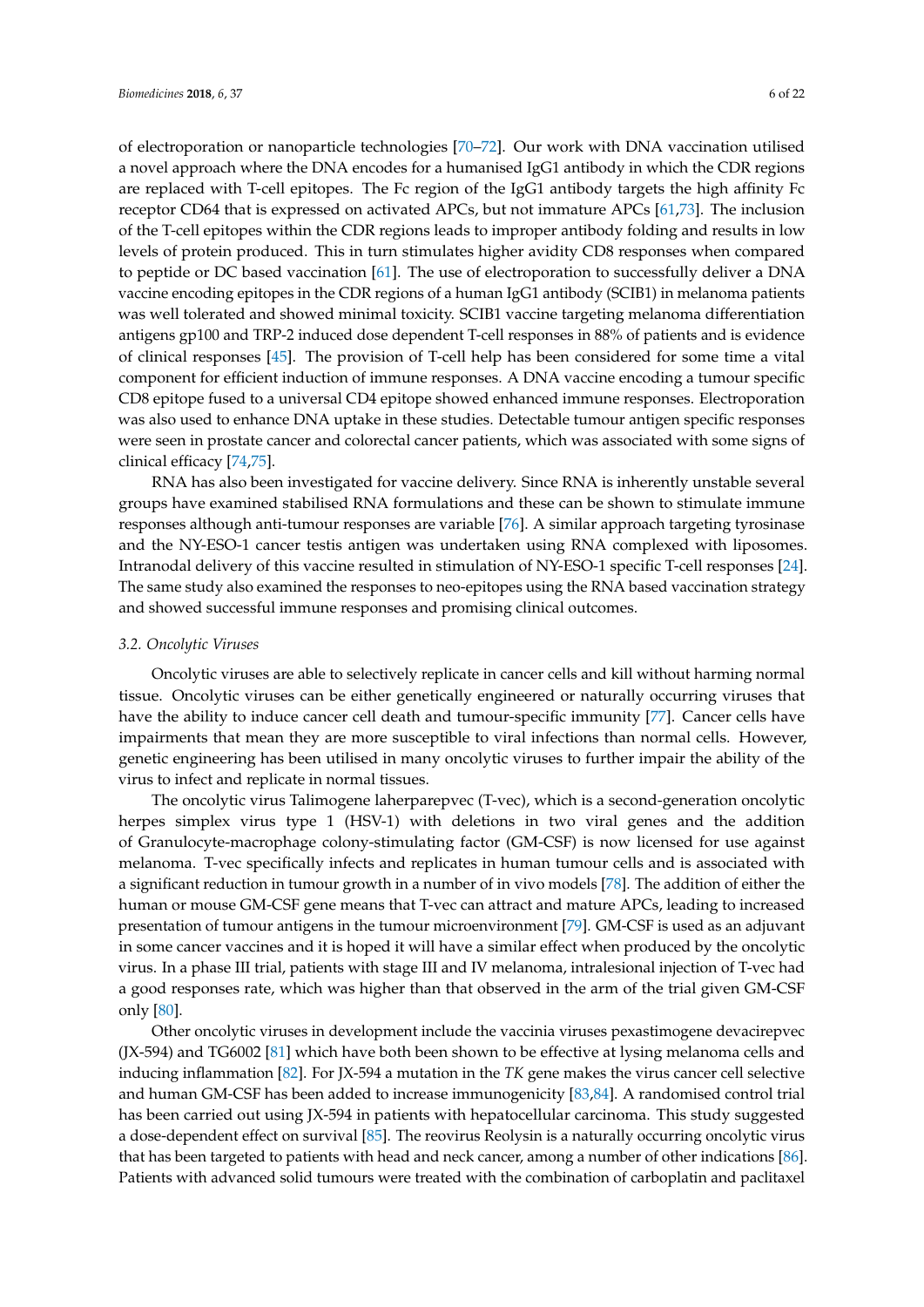chemotherapy and Reolysin in a phase I/II trial and nine out of thirty-one patients had some form of response, nine had stable disease, and eight showed disease progression [\[87\]](#page-16-15). The safety of oncolytic viruses will need continued scrutiny to confirm that transmission is not possible and that the viruses are not able to mutate or recombine to produce pathogenic forms. Apart for the safety aspect the major limitation of oncolytic viruses will be whether high viral titers can be delivered to the tumour [\[88\]](#page-16-16). Most successful studies have relied on intralesional delivered virus, which is not a viable option for most solid tumours. Systemic delivery is also hampered by immune responses to the virus. Oncolytic viruses can be subjected to the action of circulating neutralising antibodies. In one clinical trial, i.v. administration of oncolytic measles virus (MV-NIS) in patients with multiple myeloma was shown to be less effective due to neutralising antibodies [\[89\]](#page-16-17). In murine models increased tumour growth was associated with increased serum anti-reovirus antibody titers [\[90\]](#page-17-0).

#### *3.3. Adoptive Cell Transfer and Chimeric Antigen Receptor T-Cells*

Another strategy that has been developed uses adoptive transfer of ex vivo expanded immune cells that are capable of responding to tumour or to a specific tumour antigen. ACT requires the isolation of lymphocytes from patients, expansion in vitro and injection back into the patient. Classically these lymphocytes are isolated from the patient's tumour and this technique has shown some promise in the clinic [\[91](#page-17-1)[,92\]](#page-17-2). Studies have shown that many tumour infiltrating lymphocytes (TILs) recognize neo-antigens [\[93\]](#page-17-3), and more recently the autologous transfer of T-cells specific to these mutated antigens provided durable clinical responses [\[94\]](#page-17-4). However, ACT is not always successful and despite showing persistence of transferred T-cells, studies in melanoma isolating CD8+ TILs specific for TAA gp100 and MART1 showed little clinical effect [\[92\]](#page-17-2). It is possible that this is linked to suppressive effects of the tumour environment or perhaps the phenotype of the cells after manipulation of the cells in vitro prior to adoptive transfer.

Another method for ACT is to avoid the isolation of TILs from patient tumours and to genetically engineer patient T-cells to express a TCR recognizing a specific tumour antigen. Limitations for this approach lie with the identification of an appropriate TCR sequence that has sufficient affinity to target the peptide MHC complex within tumours, whilst minimising any off-target toxicity. This is highlighted in early studies targeting the TAA MART1 [\[95](#page-17-5)[,96\]](#page-17-6). However, the modification of TCRs to high affinity can result in associated "off target" toxicity that is thought to be caused by high levels of inflammatory cytokines or molecular mimicry of unrelated epitopes expressed by normal tissues [\[97](#page-17-7)[,98\]](#page-17-8). The targeting of a single epitope in combination with a single MHC allele will increase the likelihood of immune editing, resulting in antigen/epitope or MHC allele loss variants. Therefore, the design of genetically engineered T-cells should include the consideration of multiple MHC allele and antigen targets that will minimise the off-target toxicity but maximise the T-cell function. Progress to this extent has been achieved with therapies targeting the cancer testis antigen NY-ESO-1 where patients showed clinical responses without any associated toxicity [\[99\]](#page-17-9).

In addition, others have investigated the use of genetically engineered T-cells expressing a chimeric antigen receptor (CAR) specific for a tumour antigen. CAR T-cells are designed to circumvent issues with the recognition of peptides from tumour antigens in complex with MHC molecules. Instead they use an antibody fragment to target a highly expressed cell surface antigen. These cells are modified in a number of ways to allow efficient T-cell activation. They are engineered to express an extracellular single-chain antibody fragment (scFv), which is responsible for antigen specificity and can be altered depending on the tumour target. Cells also have an engineered transmembrane domain, which often includes costimulatory factors, such as CD28 and 4-1BB (CD137), bypassing issues such as downregulation of MHC and the need for costimulatory molecules. Subsequent generation of CAR T-cells have utilised different costimulatory molecules. For example, 4-1BB has been shown to be more effective than CD28 for the expansion of cytotoxic CD8 cells [\[100\]](#page-17-10). This has proved to be a balancing act between inducing sufficient responses to eliminate cancer without causing toxicity [\[101\]](#page-17-11). Selecting the optimum avidity may be important in finding this balance [\[102\]](#page-17-12).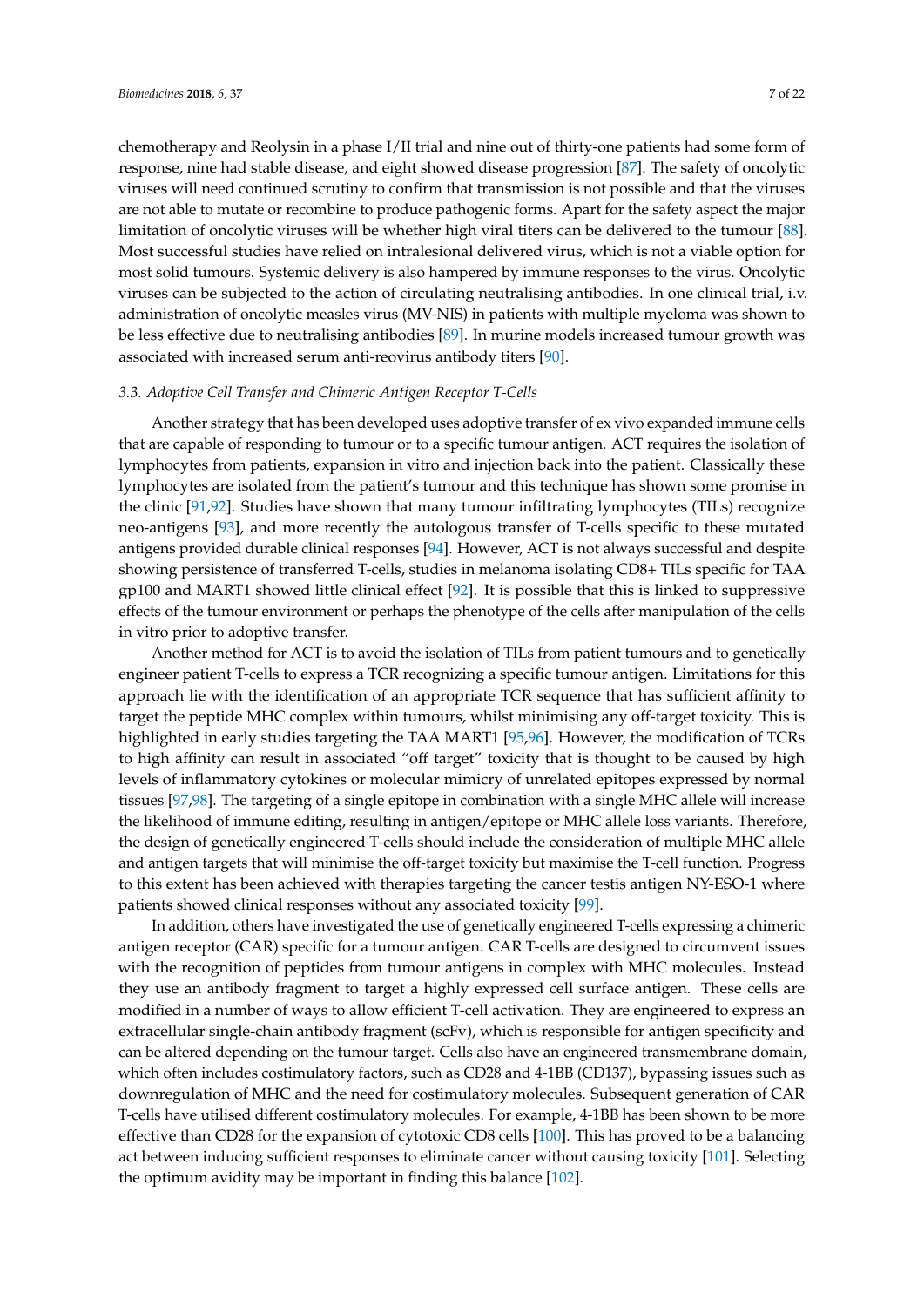The use of CAR T-cells to treat acute myeloid leukaemia (AML) has shown how effective this technique could prove to be at targeting some forms of cancer. AML is a rare disease with poor prognosis, particularly in older patients. The first CAR T clinical trial in AML targeted Lewis Y antigen using second generation CAR T-cells, among the four patients in this trial all showed some clinical effect and none showed severe toxicity [\[103\]](#page-17-13). However, the most successful CAR T-cells target is CD19. In one trial, two children were treated with anti-CD19 CAR T-cells, resulting in remission without any graft-versus-host disease, although one child showed the relapse of CD19-tumour [\[104\]](#page-17-14). In another trial, patients with acute lymphoblastic leukaemia (ALL) were treated with low dose CD19-directed CAR T-cells. This study showed a good safety profile and 90% of patients (36/40) showed complete remission [\[105\]](#page-17-15). In 2017 the FDA approved the use of the CD19-targeting CAR T-cell therapy tisagenlecleucel (Kymriah, Novartis, Basel, Switzerland) for treatment of patients of 25 years or under with ALL and axicabtagene ciloleucel (Yescarta, Kite Pharma, Los Angeles, CA, USA) for adults with ALL. In a multicentre trial of children and young adults with ALL, tisagenlecleucel therapy was associated with event-free survival in 73% of patients and overall survival in 90% of patients [\[106\]](#page-17-16). A phase I clinical trial with axicabtagene ciloleucel showed a responses rate of 82% and a complete responses rate of 54% among 111 adult patients [\[107\]](#page-18-0). Recent clinical trials using CAR T-cells have also targeted a number of other AML related antigens, including FLT-3 and CD123, with the aim to reduce off-target effects and increase efficacy [\[108\]](#page-18-1).

While CAR T-cells have been used to successfully treat haematological malignancies, such as leukaemia, they have been less successful in solid tumours [\[109\]](#page-18-2). But, CAR T-cells against many different antigens are being developed. In melanoma, preclinical studies have developed CAR T-cells targeting ganglioside GD2 and incorporating 4-1BB [\[110\]](#page-18-3). A case study of a patient with recurrent multifocal glioblastoma who was given multiple infusions of CAR T-cells engineered to target interleukin-13 receptor alpha 2 (IL13Rα2) showed good tolerance and regression of intracranial and spinal tumours [\[111\]](#page-18-4). Patient-derived tumour cell lines have been used in mouse models to further optimise the CAR T-cells targeting IL13R $\alpha$ 2 and determine the best delivery system to treat clinical brain tumours [\[112\]](#page-18-5). Another strategy to enhance the effectiveness of CAR T-cells is to optimise the type of T-cells used. The effector/memory status of input cells has been shown to be important for determining the expansion and anti-tumour activity of CAR T-cells in vivo [\[113\]](#page-18-6). The future for CAR T-cells in the treatment of solid cancers will rely on improving tumour extravasation as well as the overcoming the barriers of the suppressive tumour environment.

#### **4. Overcoming T-Cell Regulation and Immune Suppression**

A problem for strategies that seek to induce an immune response to tumour is anergy or the exhaustion of T-cells. Lee et al. showed early in disease that melanoma patients had circulating CD8 cells that were specific for TAAs, but that these cells seemed to have been rendered anergic, unlike other responses in the patient, such as responses to Epstein Barr Virus (EBV) [\[114\]](#page-18-7). The presence of persistent antigen in the tumour environment will also lead to the constant stimulation of T-cells, thus leading to an exhausted non-functional phenotype. T-cell priming and effector functions are determined by interactions with costimulatory or inhibitory receptors, both of which can be targets of immunotherapy.

#### *4.1. Agonists against Co-Stimulatory Receptors*

Costimulatory receptors are expressed by T-cells during activation and bind to counter receptors that are expressed by APCs. They provide signals that act synergistically with TCR signals to promote T-cell expansion, survival and effector function. Agonistic antibodies that are directed against costimulatory molecules, such as 4-1BB (CD137), OX40 (CD134), CD27, glucocorticoid-induced tumour necrosis factor receptor (TNFR) family-related gene (GITR), ICOS, and CD28 have been developed for use as cancer therapies. For example, OX40 is expressed on both CD4 and CD8 cells during antigen-specific priming and interactions with its natural ligand OX40L promote cell survival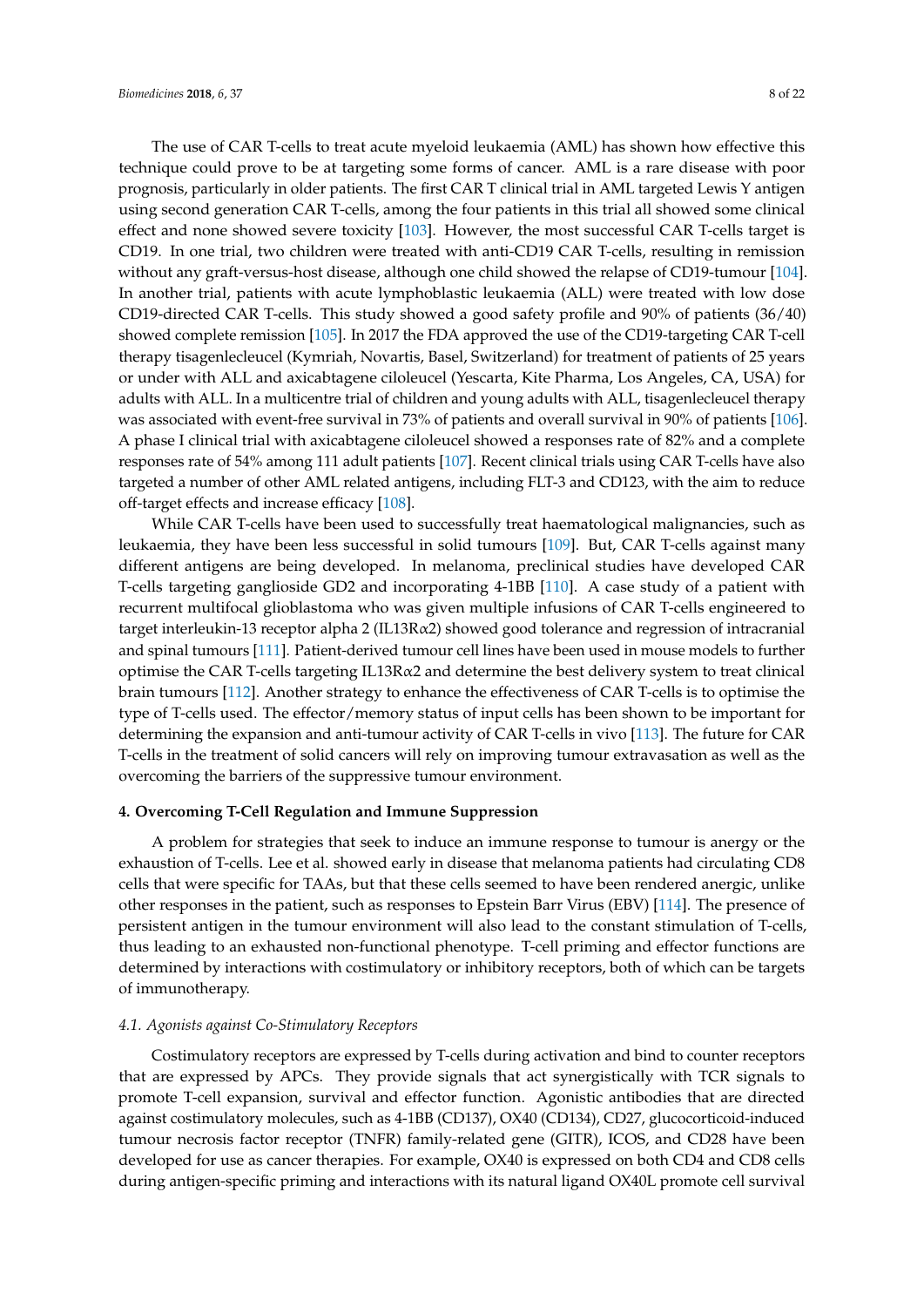and expansion [\[115\]](#page-18-8). In preclinical studies, the injection of OX40 agonists significantly improved survival [\[116\]](#page-18-9). Another costimulatory receptor is CD27, which is expressed on many T-cells, including naïve T-cells, and has an anti-tumour effect in preclinical models [\[117\]](#page-18-10). A number of clinical trials targeting OX40 or CD27/CD70 are ongoing for indications, including melanoma and ovarian and prostate cancer [\[118\]](#page-18-11). 4-1BB is another inducible costimulatory receptor that is being targeted as a cancer therapeutic. 4-1BB is expressed on activated T cells and NK cells and agonists for this molecule have been shown to lead to tumour rejection in preclinical models [\[119\]](#page-18-12). Clinical trials that use two antibodies to 4-1BB (urelumab and utomilumab) are ongoing. One of the major drawbacks of this strategy is that these antibodies have been shown to have on-target off-tumour effects due to the expression on non-tumour specific T-cells [\[119](#page-18-12)[,120\]](#page-18-13). However, a number of studies have shown that combination of these antibodies with other strategies can be effective and current clinical trials are often for combinations of costimulatory agonists and checkpoint inhibitors.

#### *4.2. Checkpoint Blockade*

Checkpoint inhibitors work by blocking the inhibitory pathways of the immune response and therefore lead to general activation of immune cells. Checkpoint inhibitors, such as anti-PD-1 and anti-CTLA-4 antibodies, have been shown to have good therapeutic effects in many tumours, leading to significant durable survival, thus a number of these are currently approved for clinical use (Table [1\)](#page-9-0). Cytotoxic-T lymphocytes-associated antigen 4 (CTLA-4) is an inhibitory T-cell receptor that competitively antagonises the costimulatory interaction between CD28 and B7 ligand. CTLA-4 expression is upregulated on T-cells following activation and acts as a regulatory feedback to attenuate and terminate the activated T-cell. Anti-CTLA-4 antibodies, such as Ipilimumab and Tremelimumab, act to block this action and lead to persistent T-cell activation. Anti-CTLA-4 antibodies have also been shown to broaden the immune response as well as deplete tumour resident regulatory T-cells (Tregs) [\[121](#page-18-14)[,122\]](#page-18-15). Taking the brakes off the immune responses through inhibition of CTLA-4 signalling would overcome the negative regulation and perhaps the reverse exhaustion of T-cells. Indeed, the blocking of certain checkpoints can restore the functionality of tumour associated T-cells [\[123\]](#page-18-16). However, this restoration of function can also be associated with an increased autoimmunity and associated toxicity [\[124\]](#page-18-17).

PD-1/Programmed cell death ligand 1 (PD-L1) signalling is also being successfully targeted by monoclonal antibodies. PD-1 is upregulated on activated T-cells and when it interacts with its ligand PD-L1 leads to the inhibition of T-cell function [\[125\]](#page-18-18). One of the major ways that tumours appear to avoid immune surveillance is the upregulation of PD-L1 on the tumour cell surface. This can occur in response to immune pressure, especially in the presence of  $IFN\gamma$ , in a process known as "acquired resistance" [\[126\]](#page-18-19), and thus, inhibiting the function of T-cells within the tumour environment. Our current understanding suggests that CTLA-4 limits central lymphatic T-cell activity whereas PD-1 signalling is more important in later stages of the immune response in peripheral tissues [\[127\]](#page-18-20). Combinations of these two types of checkpoint inhibitor are also being assessed in the clinic with increased efficacy but also increased toxicity. The anti-CTLA-4 antibody Ipilimumab was first shown to be effective in patients against advanced melanoma [\[128](#page-19-0)[,129\]](#page-19-1).

The most clinically defined responses seen with checkpoint blockade are against melanoma; however, checkpoint inhibitors have also been licenced for use in lung cancer, Hodgkin's lymphoma, and head and neck cancer, and are being tested in many other tumour types.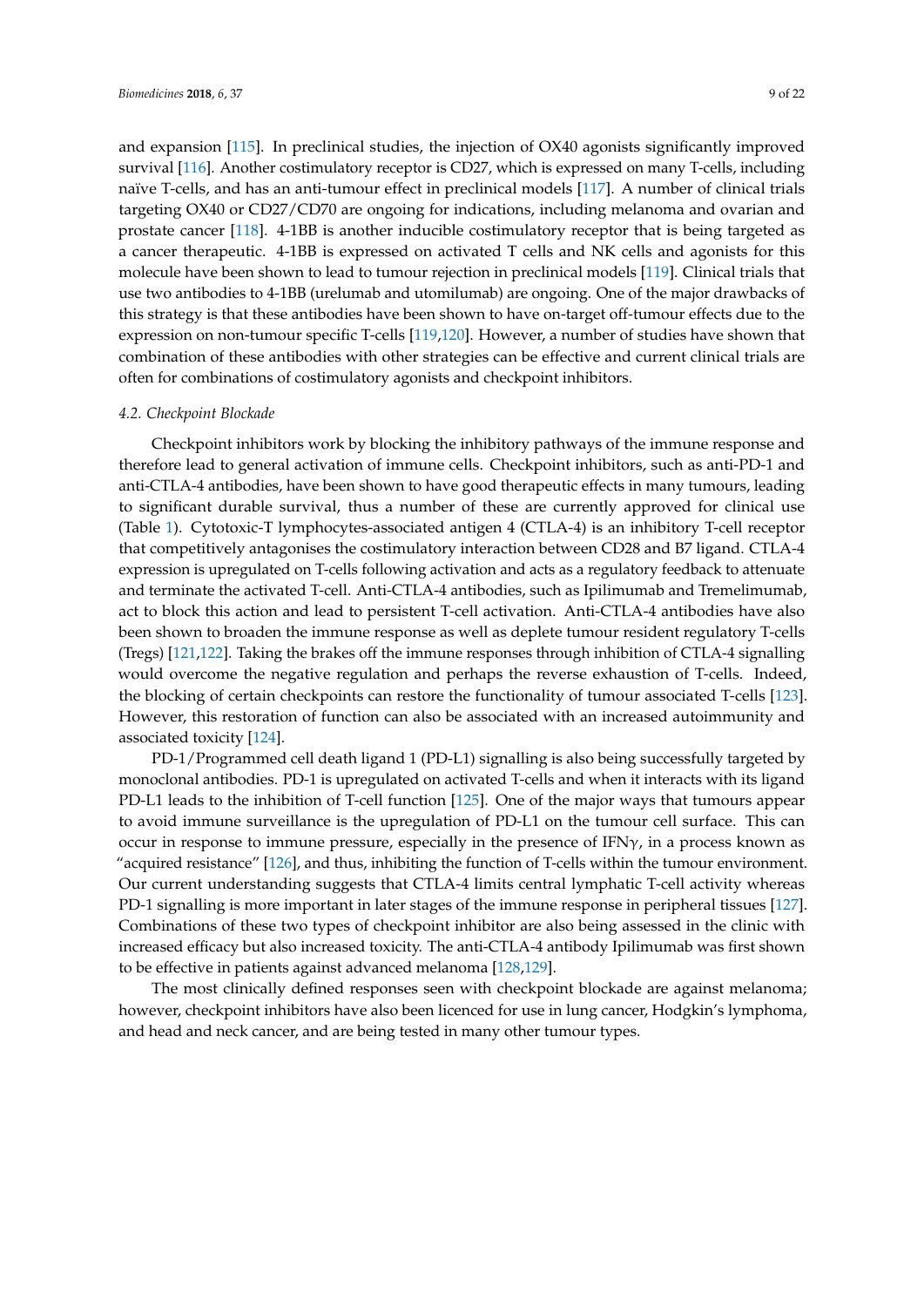<span id="page-9-0"></span>

| Name          | <b>Target</b>    | Company                 | U.S. Food and Drug Administration (FDA)<br><b>Approved Indications</b>                                                                                                                                                                                                                                                                                                                                                                                                                                                                                                                                          | E.U. Approved<br>Indications                                                                                                                             |
|---------------|------------------|-------------------------|-----------------------------------------------------------------------------------------------------------------------------------------------------------------------------------------------------------------------------------------------------------------------------------------------------------------------------------------------------------------------------------------------------------------------------------------------------------------------------------------------------------------------------------------------------------------------------------------------------------------|----------------------------------------------------------------------------------------------------------------------------------------------------------|
| Pembrolizumab | $PD-1$           | Merck (MSD)             | Inoperable or metastatic melanoma;<br>Metastatic non-small cell lung cancer with PDL-1<br>expression;<br>Metastatic non-squamous non-small cell lung cancer;<br>Metastatic non-small cell lung cancer with high<br>PD-L1 expression;<br>Recurrent or metastatic head and neck squamous<br>cell carcinoma:<br>Refractory classical Hodgkin lymphoma;<br>Locally advanced or metastatic urothelial carcinoma;<br>Microsatellite instability-high (MSI-H) or<br>mismatch-repair deficient (dMMR) cancers;<br>Recurrent locally advanced or metastatic gastric or<br>gastroesophageal junction (GEJ) adenocarcinoma | Inoperable or metastatic<br>melanoma;<br>Metastatic non-squamous<br>non-small cell lung cancer                                                           |
| Nivolumab     | $PD-1$           | Bristol-Myers<br>Squibb | Inoperable of metastatic melanoma;<br>Metastatic non-small cell lung cancer;<br>Advanced renal cell carcinoma;<br>Classical Hodgkin lymphoma;<br>Recurrent or metastatic head and neck squamous<br>cell carcinoma;<br>Locally advanced or metastatic urothelial carcinoma;<br>Microsatallite instability-high (MSI-H) or<br>mismatch-repair deficient (dMMR) cancers;<br>Hepatocarcinoma                                                                                                                                                                                                                        | Inoperable or metastatic<br>melanoma:<br>Metastatic non-small cell<br>lung cancer;<br>Advanced renal cell<br>carcinoma;<br>Classical Hodgkin<br>lymphoma |
| Ipilimumab    | CTLA-4           | Bristol-Myers<br>Squibb | Inoperable or metastatic melanoma                                                                                                                                                                                                                                                                                                                                                                                                                                                                                                                                                                               | Inoperable or metastatic<br>melanoma                                                                                                                     |
| Atezolizumab  | $PD-L1$          | Roche Genentech         | Locally advanced or metastatic urothelial carcinoma;<br>Metastatic non-small cell lung cancer                                                                                                                                                                                                                                                                                                                                                                                                                                                                                                                   |                                                                                                                                                          |
| Avelumab      | PDL <sub>1</sub> | Merck Serono<br>Pfizer  | Metastatic Mercel cell carcinoma (MCC);<br>Locally advanced or metastatic urothelial carcinoma                                                                                                                                                                                                                                                                                                                                                                                                                                                                                                                  |                                                                                                                                                          |
| Durvalumab    | PD-L1            | AstraZeneca             | Locally advanced or metastatic urothelial carcinoma                                                                                                                                                                                                                                                                                                                                                                                                                                                                                                                                                             |                                                                                                                                                          |

#### **Table 1.** List of Approved Checkpoint Inhibitors.

## *4.3. Regulatory T-Cells*

Tregs play a role in the suppression of immune responses, the maintenance of immune tolerance, and the prevention of autoimmunity. Tregs are a subtype of CD4 cells, which have an immune suppressive function that allows for immune homeostasis to be maintained. In cancer, infiltration of Tregs into the tumour microenvironment has been associated with poor prognosis and poor responses to immune therapy [\[130\]](#page-19-2). In animal models, the removal of Tregs has been shown to improve anti-tumour immune responses although it was also associated with increased autoimmunity [\[131\]](#page-19-3).

CTLA-4 is highly expressed on Tregs and treatment with anti-CTLA-4 antibody in murine studies has been shown to deplete Tregs by a mechanism that is reliant on tissue resident macrophages [\[122\]](#page-18-15). However, it has also been shown that enhanced tumour therapy mediated by the anti-CTLA-4 antibody is dependent upon interaction with both Tregs and T-effectors in order to elicit full tumour protection [\[132\]](#page-19-4). Therefore, it is possible that the mechanism by which Ipilimumab functions covers both the depletion of Tregs and the blockade of negative signalling although this has yet to be proven in patients.

#### *4.4. Tumour Microenvironment*

In addition to Tregs other factors in the tumour microenvironment contribute to the suppression of immune responses. Myeloid derived suppressor cells (MDSCs) originate from a myeloid lineage and develop as a heterogeneous population that is influenced by pro-inflammatory mediators that are produced by both tumour and normal cells. Activated MDSCs possess suppressive activity that promotes immune tolerance and enhances tumour growth [\[133\]](#page-19-5). Many strategies have been investigated in preclinical studies to target MDSCs, including targeting their mechanisms of suppression and blocking their differentiation and development. Only a small number have reached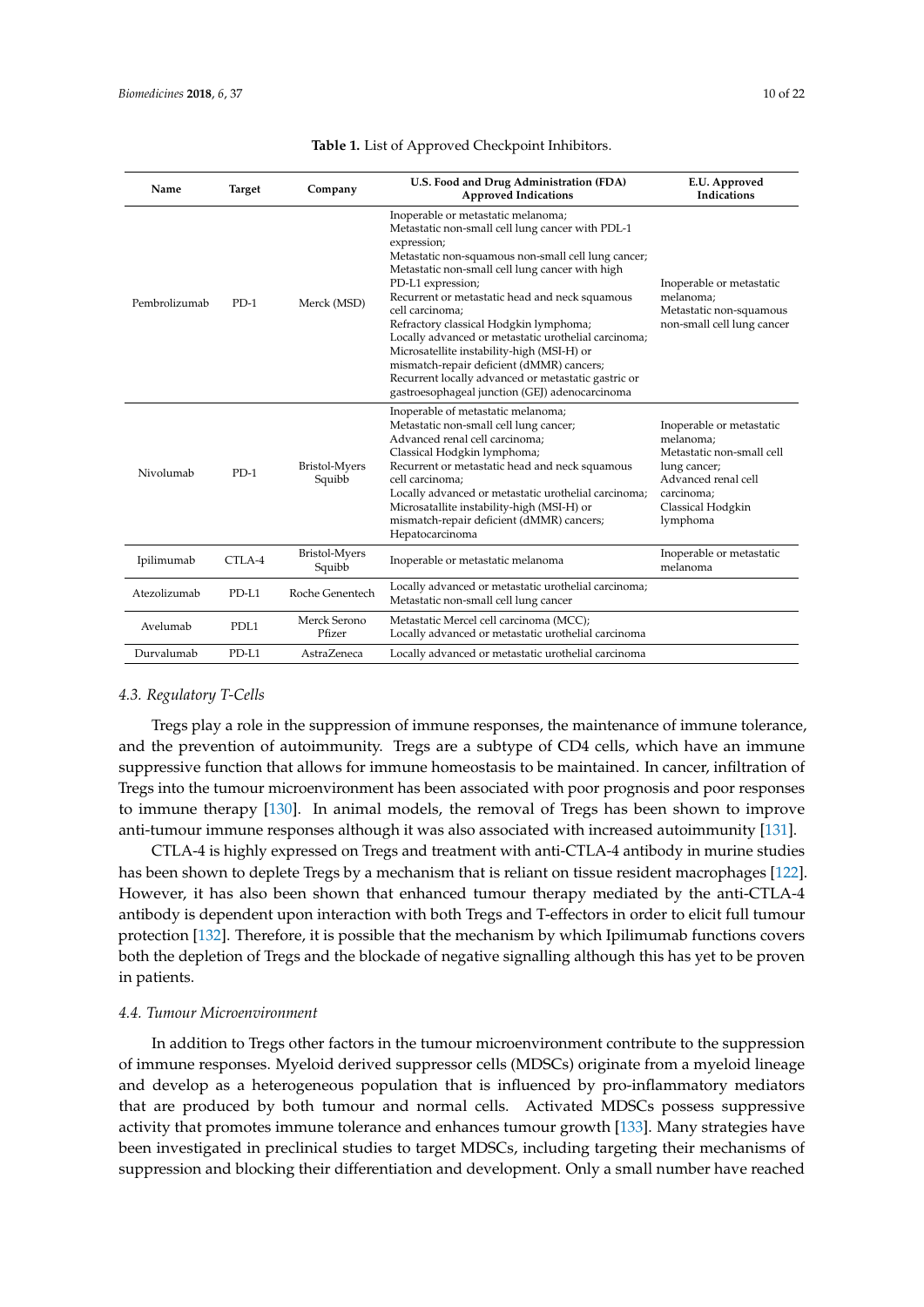clinical studies where they have shown some efficacy in the reduction in MDSC numbers and function and were associated with enhanced immune responses [\[134–](#page-19-6)[137\]](#page-19-7).

Indoleamine 2,3-dioxygenase (IDO) is an enzyme that is important in the degradation of tryptophan during cellular metabolism. It plays roles in cancer progression, generation of immune tolerance, causes increased apoptosis in T-cells through the depletion of tryptophan, and promotes differentiation of CD4 T-cells into Tregs [\[138\]](#page-19-8). IDO can also be induced in response to inflammation. There is evidence that IDO is increased in tumours and that a higher IDO expression has been associated with poorer prognosis [\[139](#page-19-9)[,140\]](#page-19-10). The development of IDO inhibitors has therefore been investigated and clinical studies have begun [\[141\]](#page-19-11). Preliminary data suggest the IDO inhibitors indoximod and epacadostat to be safe and well tolerated, with some evidence of stable disease [\[142,](#page-19-12)[143\]](#page-19-13). However, it is too early to speculate on the success of these drugs as standalone therapies and their influence on the anti-tumour immune responses. Combination of IDO inhibitors and checkpoint blockade are currently being pursued in the clinic.

#### **5. Combination Therapies**

The success of checkpoint blockade agents is unprecedented and has been accompanied by an exponential increase in the number of clinical trials using immunotherapies. The focus of these studies is increasingly moving towards combination therapies that utilise multiple checkpoint blockade therapies or combine checkpoint blockade with chemotherapy, radiotherapy, or immunotherapy. There are currently over 1000 clinical trials that combine PDL1/PD-1 therapies with other agents. The majority of these trials combine PD1/PDL1 therapy with CTLA-4 or chemotherapy therapy [\[144\]](#page-19-14). In preclinical trials combination of PD-1 and CTLA-4 therapies was shown to have a synergistic effect on B16 melanoma tumour growth [\[145\]](#page-19-15). The FDA has approved the combination of nivolumab and ipilimumab for treatment of melanoma based on the improved outcome when compared to patients treated with ipilimumab alone [\[146\]](#page-20-0). The combination of the anti-PD-1 drug Pembrolizumab and chemotherapy has recently been shown to be an effective and relatively well tolerated first line treatment for non-squamous non-small cell lung cancer (NSCLC) [\[147\]](#page-20-1).

Checkpoint inhibitors rely upon the presence of an existing immune response that can be uncovered or modulated by the therapy. Therefore, they are likely to be more effective at treating immunologically "hot" tumours. In fact it has been suggested that the high occurrence of immune cold tumours may explain why checkpoint inhibitor studies have only shown a response rate of between 20–40% [\[148\]](#page-20-2). Overcoming the lack of tumour infiltrate in cold tumours is therefore necessary to increase the response rate. Combinations of checkpoint inhibitors are unlikely to address this issue. Recent evidence suggests that the solution may be to combine checkpoint inhibitors with treatments that are designed to induce an anti-tumour T-cell response, such as vaccines. The intention for these combination therapies is to generate a better immune response with the vaccine or other therapy and then to remove the suppressive effect of the tumour microenvironment with checkpoint inhibitors or other immune modulators.

Preclinical studies have demonstrated encouraging results for the combination of vaccines with checkpoint blockade [\[149](#page-20-3)[–152\]](#page-20-4). In preclinical studies, checkpoint blockade has been shown to increase the efficacy of a number of different types of vaccine, including peptide and DNA based vaccines [\[153\]](#page-20-5). The GVAX vaccine that was used to target pancreatic ductal adenocarcinoma (PDA) was associated with increased PD-L1 expression in mice and combination with PD-1 blockade led to increased survival [\[154\]](#page-20-6). We have shown similar findings where a DNA vaccine promoted increased T-cell infiltration into tumours and increased PD-L1 expression by the tumour. The combination of vaccination with PD-1 blockade further enhanced the T-cell infiltrate and promoted better tumour therapy [\[151\]](#page-20-7). A similar phenomenon was seen with an alternative DNA vaccine in combination with PD-1 or CTLA-4 blockade [\[152\]](#page-20-4). Promising results have also been observed in the combination of checkpoint blockade with DC vaccine therapy and synthetic long peptide vaccination [\[155,](#page-20-8)[156\]](#page-20-9).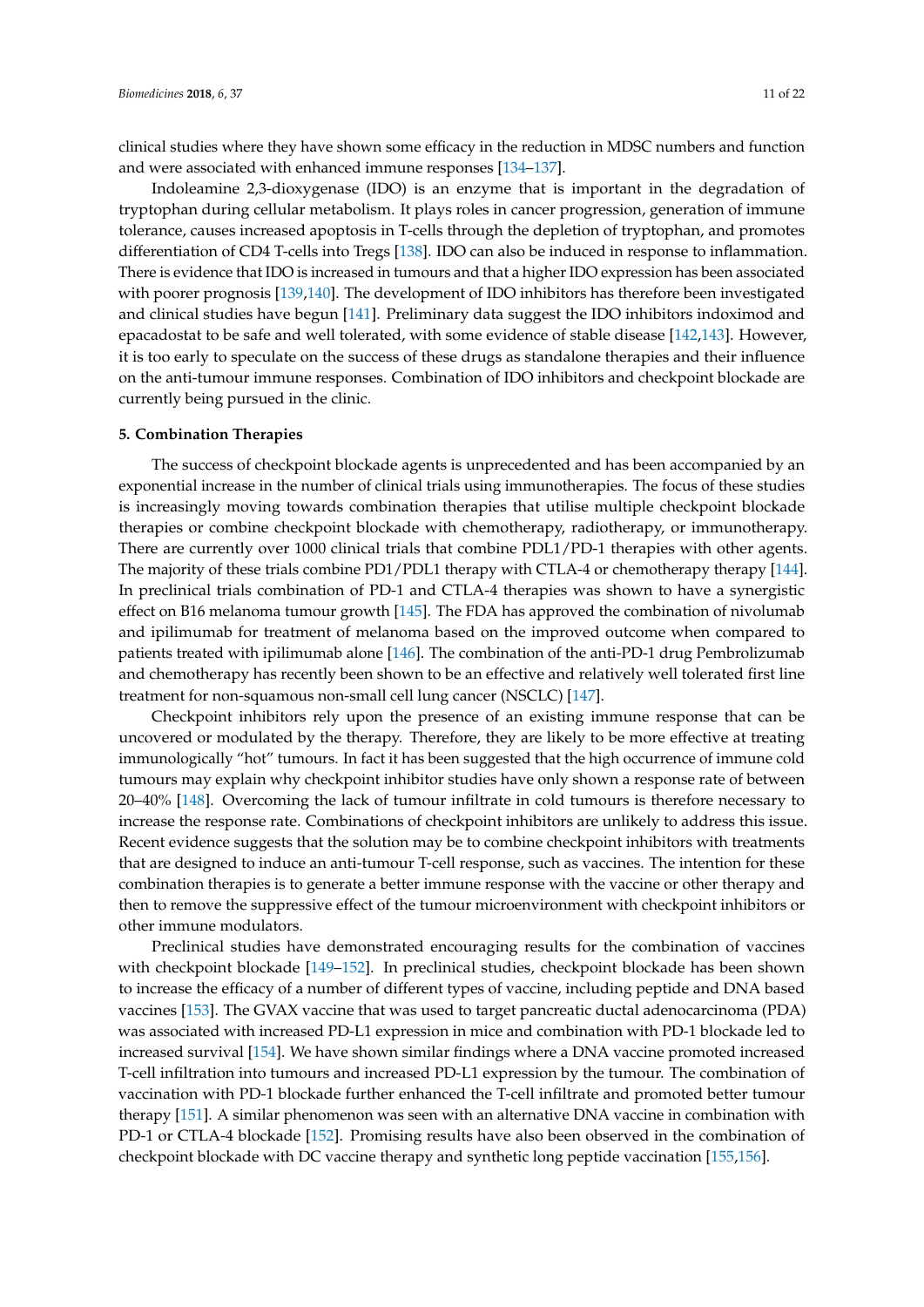Combination of checkpoint inhibitors with other antigen specific therapies, including oncolytic viruses and CAR T-cells, are also being developed [\[157\]](#page-20-10). For oncolytic viruses, one phase 1b clinical trial has shown that combination of oncolytic viruses and anti-PD-1 treatment is well tolerated and increases the overall response rate [\[158\]](#page-20-11). In 21 patients with metastatic melanoma the response rate was 62% to a combination of T-vec and the anti-PD-1 antibody pembrolizumab. This has led to multiple phase 2 trials, which are in progress. For CAR T-cells blocking PD-1 has been shown to restore the CAR T-cell cytotoxicity in vitro [\[159\]](#page-20-12).

Additional combination therapies include agents which reduce T-cell regulation by other methods. Concurrent with the clinical assessment of the IDO inhibitor indoximod as a standalone treatment it is also being assessed in combination with checkpoint blockade [\[160\]](#page-20-13). The combination of the IDO inhibitor epacadostat and PD-1 inhibitor pembrolizumab has shown promise in early clinical studies [\[161\]](#page-20-14). This combination has since advanced to phase III testing in the KEYNOTE-252/ECHO-301 trial (NCT02752074). The combination with nivolumab in the phase I/II ECHO-204 trial also showed promising early results in a number of solid tumors [\[162\]](#page-21-0). Findings presented at the American Society of Clinical Oncology in 2017 showed the combination demonstrated an objective response rate (ORR) of 63% and a clinical response (CR) rate of 5% among 74 patients with treatment-naïve melanoma. This combination is now being considered in phase III trial (NCT03301636). However, not all combination therapies include checkpoint inhibitors. One example is the combination of CAR T-cells with IDO therapies, which has shown that IDO expression can inhibit CAR T-cells and that administering fludarabine and cyclophosphamide can improve the efficacy of CAR T-cells by decreasing IDO expression [\[163\]](#page-21-1).

Finally, the combination of immune agents with other treatments, including chemotherapy and radiotherapy, is being explored by a number of studies. Radiation in combination with immunotherapies has great potential as a combination therapy [\[148\]](#page-20-2). In mouse models of melanoma local radiation has been shown to increase antigen-specific T-cells against OVA-expressing B16 tumours [\[164\]](#page-21-2). Ablative radiotherapy has been shown to increase T-cell priming in draining lymph nodes, leading to an anti-tumour effect in mice [\[165\]](#page-21-3). Drugs like Temozolomide, which are used to treat cancer by impairing DNA mismatch repair (MMR), have been shown to lead to an increase in neo-antigens in the tumour, and therefore increased immune surveillance [\[166\]](#page-21-4). These studies lead to the obvious conclusion that chemotherapy drugs could work in combination with immunotherapies that exploit neo-antigens, such as checkpoint inhibitors [\[167\]](#page-21-5).

All of these combination therapies require optimisation with some combination therapies proving effective where others have shown toxicity [\[127\]](#page-18-20). However, by combining therapies effectively and in well planned clinical trials it may be possible to accelerate delivery of effective therapies to patients [\[144\]](#page-19-14).

#### **6. Conclusions**

In recent years the clinical success of checkpoint inhibitors has increased confidence in the efficacy of immunology based strategies for treating cancer. Despite the success with checkpoint inhibitors, many patients and tumour types have failed to show clinical responses. In fact, clinical trials using immunotherapies have highlighted the inherent challenges of using immune based techniques to enhance anti-cancer immunity. The key areas of research have focused on finding tumour specific targets and overcoming the anti-inflammatory tumour microenvironment, and both of these have proved challenging. However, in order to generate a robust immune response that is able to eliminate cancer and prevent regression, future clinical programs will likely involve combinations of these strategies. A better understanding of individual tumours and their T-cell infiltrate will be key in determining treatment options and the correct combination of treatments.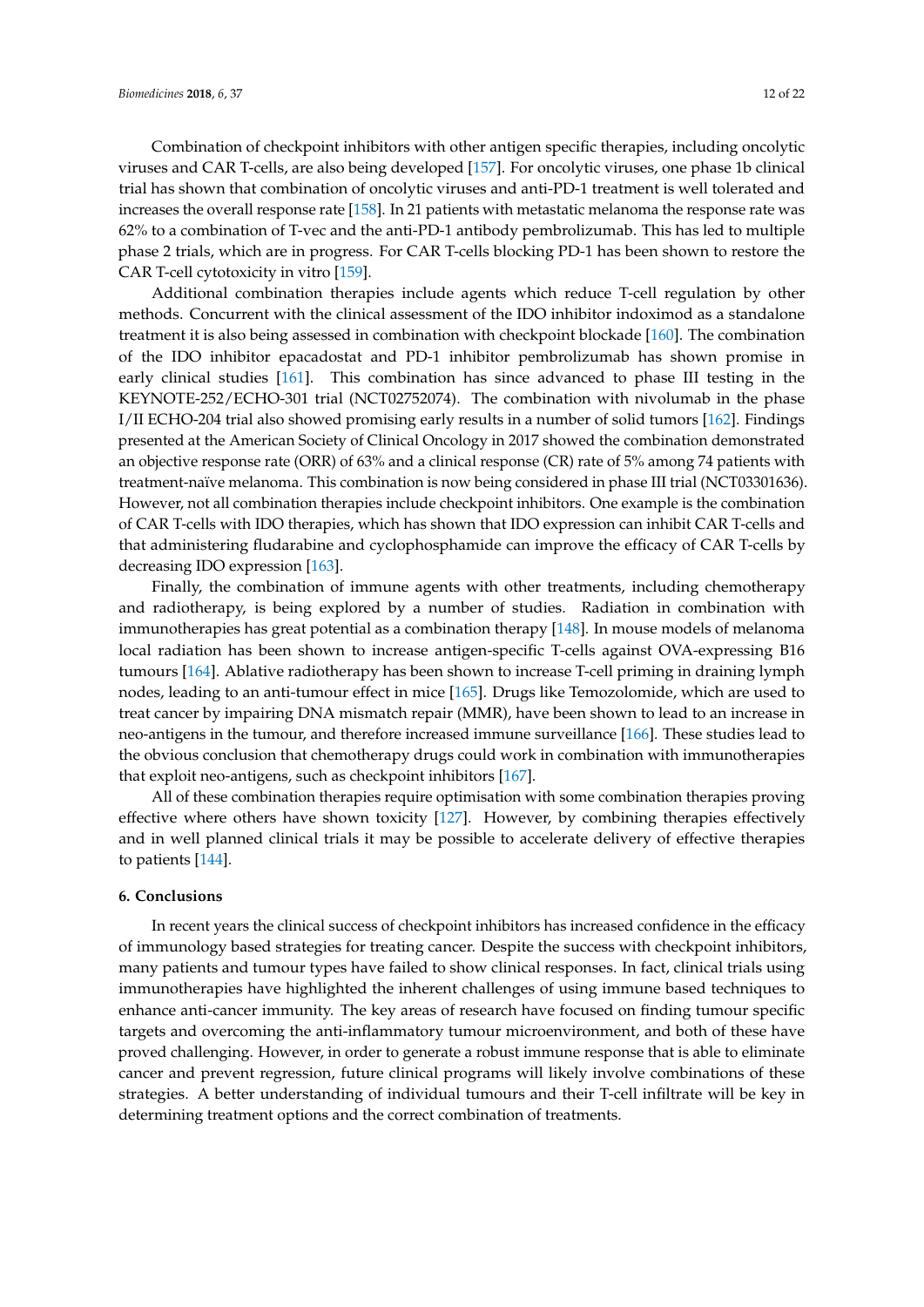**Acknowledgments:** The authors would like to thank Tina Parsons for her help proof reading the article.

**Conflicts of Interest:** Lindy G. Durrant is the joint CEO of Scancell Ltd. has ownership interest (including patents) in Scancell Ltd., is a consultant/advisory board member of Scancell Ltd. All authors are employees of Scancell Ltd.

## **References**

- <span id="page-12-0"></span>1. Ichim, C.V. Revisiting immunosurveillance and immunostimulation: Implications for cancer immunotherapy. *J. Trans. Med.* **2005**, *3*, 8. [\[CrossRef\]](http://dx.doi.org/10.1186/1479-5876-3-8) [\[PubMed\]](http://www.ncbi.nlm.nih.gov/pubmed/15698481)
- <span id="page-12-1"></span>2. Burnet, F.M. The concept of immunological surveillance. *Prog. Exp. Tumor. Res.* **1970**, *13*, 1–27. [\[PubMed\]](http://www.ncbi.nlm.nih.gov/pubmed/4921480)
- <span id="page-12-2"></span>3. Swann, J.B.; Smyth, M.J. Immune surveillance of tumors. *J. Clin. Investig.* **2007**, *117*, 1137–1146. [\[CrossRef\]](http://dx.doi.org/10.1172/JCI31405) [\[PubMed\]](http://www.ncbi.nlm.nih.gov/pubmed/17476343)
- <span id="page-12-3"></span>4. Shankaran, V.; Ikeda, H.; Bruce, A.T.; White, J.M.; Swanson, P.E.; Old, L.J.; Schreiber, R.D. IFNgamma and lymphocytes prevent primary tumour development and shape tumour immunogenicity. *Nature* **2001**, *410*, 1107–1111. [\[CrossRef\]](http://dx.doi.org/10.1038/35074122) [\[PubMed\]](http://www.ncbi.nlm.nih.gov/pubmed/11323675)
- <span id="page-12-4"></span>5. Ferradini, L.; Mackensen, A.; Genevee, C.; Bosq, J.; Duvillard, P.; Avril, M.F.; Hercend, T. Analysis of T cell receptor variability in tumor-infiltrating lymphocytes from a human regressive melanoma. Evidence for in situ T cell clonal expansion. *J. Clin. Investig.* **1993**, *91*, 1183–1190. [\[CrossRef\]](http://dx.doi.org/10.1172/JCI116278) [\[PubMed\]](http://www.ncbi.nlm.nih.gov/pubmed/8450047)
- <span id="page-12-5"></span>6. Zorn, E.; Hercend, T. A natural cytotoxic T cell response in a spontaneously regressing human melanoma targets a neoantigen resulting from a somatic point mutation. *Eur. J. Immunol.* **1999**, *29*, 592–601. [\[CrossRef\]](http://dx.doi.org/10.1002/(SICI)1521-4141(199902)29:02<592::AID-IMMU592>3.0.CO;2-2)
- <span id="page-12-6"></span>7. Schreiber, R.D.; Old, L.J.; Smyth, M.J. Cancer immunoediting: Integrating immunity's roles in cancer suppression and promotion. *Science* **2011**, *331*, 1565–1570. [\[CrossRef\]](http://dx.doi.org/10.1126/science.1203486) [\[PubMed\]](http://www.ncbi.nlm.nih.gov/pubmed/21436444)
- <span id="page-12-7"></span>8. Alexandrov, L.B.; Nik-Zainal, S.; Wedge, D.C.; Aparicio, S.A.; Behjati, S.; Biankin, A.V.; Bignell, G.R.; Bolli, N.; Borg, A.; Borresen-Dale, A.L.; et al. Signatures of mutational processes in human cancer. *Nature* **2013**, *500*, 415–421. [\[CrossRef\]](http://dx.doi.org/10.1038/nature12477) [\[PubMed\]](http://www.ncbi.nlm.nih.gov/pubmed/23945592)
- <span id="page-12-8"></span>9. Rizvi, N.A.; Hellmann, M.D.; Snyder, A.; Kvistborg, P.; Makarov, V.; Havel, J.J.; Lee, W.; Yuan, J.; Wong, P.; Ho, T.S.; et al. Cancer immunology. Mutational landscape determines sensitivity to PD-1 blockade in non-small cell lung cancer. *Science* **2015**, *348*, 124–128. [\[CrossRef\]](http://dx.doi.org/10.1126/science.aaa1348) [\[PubMed\]](http://www.ncbi.nlm.nih.gov/pubmed/25765070)
- <span id="page-12-9"></span>10. Siemers, N.O.; Holloway, J.L.; Chang, H.; Chasalow, S.D.; Ross-MacDonald, P.B.; Voliva, C.F.; Szustakowski, J.D. Genome-wide association analysis identifies genetic correlates of immune infiltrates in solid tumors. *PLoS ONE* **2017**, *12*, e0179726. [\[CrossRef\]](http://dx.doi.org/10.1371/journal.pone.0179726) [\[PubMed\]](http://www.ncbi.nlm.nih.gov/pubmed/28749946)
- <span id="page-12-10"></span>11. Galon, J.; Lugli, A.; Bifulco, C.; Pages, F.; Masucci, G.; Marincola, F.M.; Ascierto, P.A. World-Wide Immunoscore Task Force: Meeting report from the "Melanoma Bridge", Napoli, November 30th-December 3rd, 2016. *J. Trans. Med.* **2017**, *15*, 212. [\[CrossRef\]](http://dx.doi.org/10.1186/s12967-017-1310-9) [\[PubMed\]](http://www.ncbi.nlm.nih.gov/pubmed/29058595)
- <span id="page-12-11"></span>12. Lanitis, E.; Dangaj, D.; Irving, M.; Coukos, G. Mechanisms regulating T-cell infiltration and activity in solid tumors. *Ann. Oncol* **2017**, *28*, xii18–xii32. [\[CrossRef\]](http://dx.doi.org/10.1093/annonc/mdx238) [\[PubMed\]](http://www.ncbi.nlm.nih.gov/pubmed/29045511)
- <span id="page-12-12"></span>13. Ji, R.R.; Chasalow, S.D.; Wang, L.; Hamid, O.; Schmidt, H.; Cogswell, J.; Alaparthy, S.; Berman, D.; Jure-Kunkel, M.; Siemers, N.O.; et al. An immune-active tumor microenvironment favors clinical response to ipilimumab. *Cancer Immunol. Immunother.* **2012**, *61*, 1019–1031. [\[CrossRef\]](http://dx.doi.org/10.1007/s00262-011-1172-6) [\[PubMed\]](http://www.ncbi.nlm.nih.gov/pubmed/22146893)
- <span id="page-12-13"></span>14. Driessens, G.; Kline, J.; Gajewski, T.F. Costimulatory and coinhibitory receptors in anti-tumor immunity. *Immunol. Rev.* **2009**, *229*, 126–144. [\[CrossRef\]](http://dx.doi.org/10.1111/j.1600-065X.2009.00771.x) [\[PubMed\]](http://www.ncbi.nlm.nih.gov/pubmed/19426219)
- <span id="page-12-14"></span>15. Capece, D.; Verzella, D.; Fischietti, M.; Zazzeroni, F.; Alesse, E. Targeting costimulatory molecules to improve antitumor immunity. *J. Biomed. Biotechnol.* **2012**, *2012*, 926321. [\[CrossRef\]](http://dx.doi.org/10.1155/2012/926321) [\[PubMed\]](http://www.ncbi.nlm.nih.gov/pubmed/22500111)
- <span id="page-12-15"></span>16. Shiao, S.L.; Chu, G.C.; Chung, L.W. Regulation of prostate cancer progression by the tumor microenvironment. *Cancer Lett.* **2016**, *380*, 340–348. [\[CrossRef\]](http://dx.doi.org/10.1016/j.canlet.2015.12.022) [\[PubMed\]](http://www.ncbi.nlm.nih.gov/pubmed/26828013)
- <span id="page-12-16"></span>17. Taube, J.M.; Galon, J.; Sholl, L.M.; Rodig, S.J.; Cottrell, T.R.; Giraldo, N.A.; Baras, A.S.; Patel, S.S.; Anders, R.A.; Rimm, D.L.; et al. Implications of the tumor immune microenvironment for staging and therapeutics. *Mod. Pathol.* **2017**. [\[CrossRef\]](http://dx.doi.org/10.1038/modpathol.2017.156) [\[PubMed\]](http://www.ncbi.nlm.nih.gov/pubmed/29192647)
- <span id="page-12-17"></span>18. Bahrami, A.; Khazaei, M.; Hassanian, S.M.; ShahidSales, S.; Joudi-Mashhad, M.; Maftouh, M.; Jazayeri, M.H.; Parizade, M.R.; Ferns, G.A.; Avan, A. Targeting the tumor microenvironment as a potential therapeutic approach in colorectal cancer: Rational and progress. *J. Cell. Physiol.* **2018**, *233*, 2928–2936. [\[CrossRef\]](http://dx.doi.org/10.1002/jcp.26041) [\[PubMed\]](http://www.ncbi.nlm.nih.gov/pubmed/28574572)
- <span id="page-12-18"></span>19. Jarmalavicius, S.; Welte, Y.; Walden, P. High immunogenicity of the human leukocyte antigen peptidomes of melanoma tumor cells. *J. Biol. Chem.* **2012**, *287*, 33401–33411. [\[CrossRef\]](http://dx.doi.org/10.1074/jbc.M112.358903) [\[PubMed\]](http://www.ncbi.nlm.nih.gov/pubmed/22869377)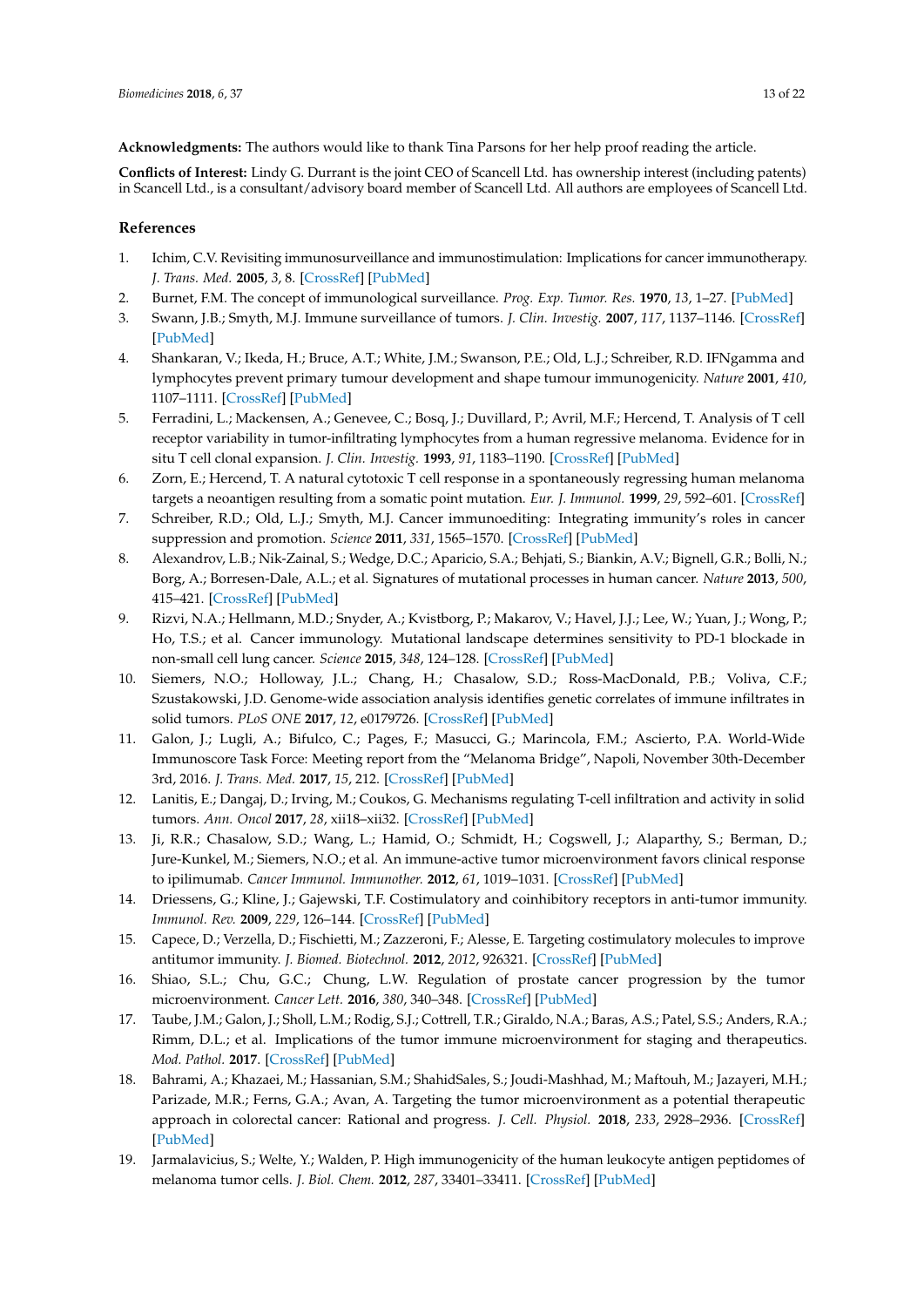- <span id="page-13-0"></span>20. Lennerz, V.; Fatho, M.; Gentilini, C.; Frye, R.A.; Lifke, A.; Ferel, D.; Wolfel, C.; Huber, C.; Wolfel, T. The response of autologous T cells to a human melanoma is dominated by mutated neoantigens. *Proc. Natl. Acad. Sci. USA* **2005**, *102*, 16013–16018. [\[CrossRef\]](http://dx.doi.org/10.1073/pnas.0500090102) [\[PubMed\]](http://www.ncbi.nlm.nih.gov/pubmed/16247014)
- <span id="page-13-1"></span>21. Łuksza, M.R.N.; Makarov, V.; Balachandran, V.P.; Hellman, H.; Solovyov, A.; Rizvi, N.A.; Merghoub, T.; Levine, A.J.; Chan, T.A.; Greenbaum, B.D. A neoantigen fitness model predicts tumor response to checkpoint blockade immunotherapy. *Nature* **2017**, *551*, 517–520.
- <span id="page-13-2"></span>22. Bassani-Sternberg, M.; Braunlein, E.; Klar, R.; Engleitner, T.; Sinitcyn, P.; Audehm, S.; Straub, M.; Weber, J.; Slotta-Huspenina, J.; Specht, K.; et al. Direct identification of clinically relevant neoepitopes presented on native human melanoma tissue by mass spectrometry. *Nat. Commun.* **2016**, *7*, 13404. [\[CrossRef\]](http://dx.doi.org/10.1038/ncomms13404) [\[PubMed\]](http://www.ncbi.nlm.nih.gov/pubmed/27869121)
- <span id="page-13-3"></span>23. Carreno, B.M.; Magrini, V.; Becker-Hapak, M.; Kaabinejadian, S.; Hundal, J.; Petti, A.A.; Ly, A.; Lie, W.R.; Hildebrand, W.H.; Mardis, E.R.; et al. Cancer immunotherapy. A dendritic cell vaccine increases the breadth and diversity of melanoma neoantigen-specific T cells. *Science* **2015**, *348*, 803–808. [\[CrossRef\]](http://dx.doi.org/10.1126/science.aaa3828) [\[PubMed\]](http://www.ncbi.nlm.nih.gov/pubmed/25837513)
- <span id="page-13-5"></span>24. Sahin, U.; Derhovanessian, E.; Miller, M.; Kloke, B.P.; Simon, P.; Lower, M.; Bukur, V.; Tadmor, A.D.; Luxemburger, U.; Schrors, B.; et al. Personalized RNA mutanome vaccines mobilize poly-specific therapeutic immunity against cancer. *Nature* **2017**, *547*, 222–226. [\[CrossRef\]](http://dx.doi.org/10.1038/nature23003) [\[PubMed\]](http://www.ncbi.nlm.nih.gov/pubmed/28678784)
- <span id="page-13-4"></span>25. Ott, P.A.; Hu, Z.; Keskin, D.B.; Shukla, S.A.; Sun, J.; Bozym, D.J.; Zhang, W.; Luoma, A.; Giobbie-Hurder, A.; Peter, L.; et al. An immunogenic personal neoantigen vaccine for patients with melanoma. *Nature* **2017**, *547*, 217–221. [\[CrossRef\]](http://dx.doi.org/10.1038/nature22991) [\[PubMed\]](http://www.ncbi.nlm.nih.gov/pubmed/28678778)
- <span id="page-13-6"></span>26. Kreiter, S.; Vormehr, M.; van de Roemer, N.; Diken, M.; Lower, M.; Diekmann, J.; Boegel, S.; Schrors, B.; Vascotto, F.; Castle, J.C.; et al. Mutant MHC class II epitopes drive therapeutic immune responses to cancer. *Nature* **2015**, *520*, 692–696. [\[CrossRef\]](http://dx.doi.org/10.1038/nature14426) [\[PubMed\]](http://www.ncbi.nlm.nih.gov/pubmed/25901682)
- <span id="page-13-7"></span>27. Verdegaal, E.M.; de Miranda, N.F.; Visser, M.; Harryvan, T.; van Buuren, M.M.; Andersen, R.S.; Hadrup, S.R.; van der Minne, C.E.; Schotte, R.; Spits, H.; et al. Neoantigen landscape dynamics during human melanoma-T cell interactions. *Nature* **2016**, *536*, 91–95. [\[CrossRef\]](http://dx.doi.org/10.1038/nature18945) [\[PubMed\]](http://www.ncbi.nlm.nih.gov/pubmed/27350335)
- <span id="page-13-8"></span>28. Depontieu, F.R.; Qian, J.; Zarling, A.L.; McMiller, T.L.; Salay, T.M.; Norris, A.; English, A.M.; Shabanowitz, J.; Engelhard, V.H.; Hunt, D.F.; et al. Identification of tumor-associated, MHC class II-restricted phosphopeptides as targets for immunotherapy. *Proc. Natl. Acad. Sci. USA* **2009**, *106*, 12073–12078. [\[CrossRef\]](http://dx.doi.org/10.1073/pnas.0903852106) [\[PubMed\]](http://www.ncbi.nlm.nih.gov/pubmed/19581576)
- 29. Zarling, A.L.; Obeng, R.C.; Desch, A.N.; Pinczewski, J.; Cummings, K.L.; Deacon, D.H.; Conaway, M.; Slingluff, C.L., Jr.; Engelhard, V.H. MHC-restricted phosphopeptides from insulin receptor substrate-2 and CDC25b offer broad-based immunotherapeutic agents for cancer. *Cancer Res.* **2014**, *74*, 6784–6795. [\[CrossRef\]](http://dx.doi.org/10.1158/0008-5472.CAN-14-0043) [\[PubMed\]](http://www.ncbi.nlm.nih.gov/pubmed/25297629)
- <span id="page-13-9"></span>30. Cobbold, M.; De La Pena, H.; Norris, A.; Polefrone, J.M.; Qian, J.; English, A.M.; Cummings, K.L.; Penny, S.; Turner, J.E.; Cottine, J.; et al. MHC class I-associated phosphopeptides are the targets of memory-like immunity in leukemia. *Sci. Trans. Med.* **2013**, *5*, 203ra125. [\[CrossRef\]](http://dx.doi.org/10.1126/scitranslmed.3006061) [\[PubMed\]](http://www.ncbi.nlm.nih.gov/pubmed/24048523)
- <span id="page-13-10"></span>31. Labots, M.; van der Mijn, J.C.; Beekhof, R.; Piersma, S.R.; de Goeij-de Haas, R.R.; Pham, T.V.; Knol, J.C.; Dekker, H.; van Grieken, N.C.T.; Verheul, H.M.W.; et al. Phosphotyrosine-based-phosphoproteomics scaled-down to biopsy level for analysis of individual tumor biology and treatment selection. *J. Proteomics* **2017**, *162*, 99–107. [\[CrossRef\]](http://dx.doi.org/10.1016/j.jprot.2017.04.014) [\[PubMed\]](http://www.ncbi.nlm.nih.gov/pubmed/28442448)
- <span id="page-13-11"></span>32. Witalison, E.E.; Thompson, P.R.; Hofseth, L.J. Protein Arginine Deiminases and Associated Citrullination: Physiological Functions and Diseases Associated with Dysregulation. *Curr. Drug Targets* **2015**, *16*, 700–710. [\[CrossRef\]](http://dx.doi.org/10.2174/1389450116666150202160954)
- <span id="page-13-12"></span>33. Durrant, L.G.; Metheringham, R.L.; Brentville, V.A. Autophagy, citrullination and cancer. *Autophagy* **2016**, *12*, 1055–1056. [\[CrossRef\]](http://dx.doi.org/10.1080/15548627.2016.1166326) [\[PubMed\]](http://www.ncbi.nlm.nih.gov/pubmed/27145231)
- <span id="page-13-13"></span>34. Ireland, J.M.; Unanue, E.R. Autophagy in antigen-presenting cells results in presentation of citrullinated peptides to CD4 T cells. *J. Exp. Med.* **2011**, *208*, 2625–2632. [\[CrossRef\]](http://dx.doi.org/10.1084/jem.20110640) [\[PubMed\]](http://www.ncbi.nlm.nih.gov/pubmed/22162830)
- <span id="page-13-14"></span>35. Brentville, V.A.; Metheringham, R.L.; Gunn, B.; Symonds, P.; Daniels, I.; Gijon, M.; Cook, K.; Xue, W.; Durrant, L.G. Citrullinated Vimentin Presented on MHC-II in Tumor Cells Is a Target for CD4+ T-Cell-Mediated Antitumor Immunity. *Cancer Res.* **2016**, *76*, 548–560. [\[CrossRef\]](http://dx.doi.org/10.1158/0008-5472.CAN-15-1085) [\[PubMed\]](http://www.ncbi.nlm.nih.gov/pubmed/26719533)
- <span id="page-13-15"></span>36. Cook, K.; Daniels, I.; Symonds, P.; Pitt, T.; Gijon, M.; Xue, W.; Metheringham, R.; Durrant, L.; Brentville, V. Citrullinated alpha-enolase is an effective target for anti-cancer immunity. *Oncoimmunology* **2018**, *7*, e1390642. [\[CrossRef\]](http://dx.doi.org/10.1080/2162402X.2017.1390642) [\[PubMed\]](http://www.ncbi.nlm.nih.gov/pubmed/29308319)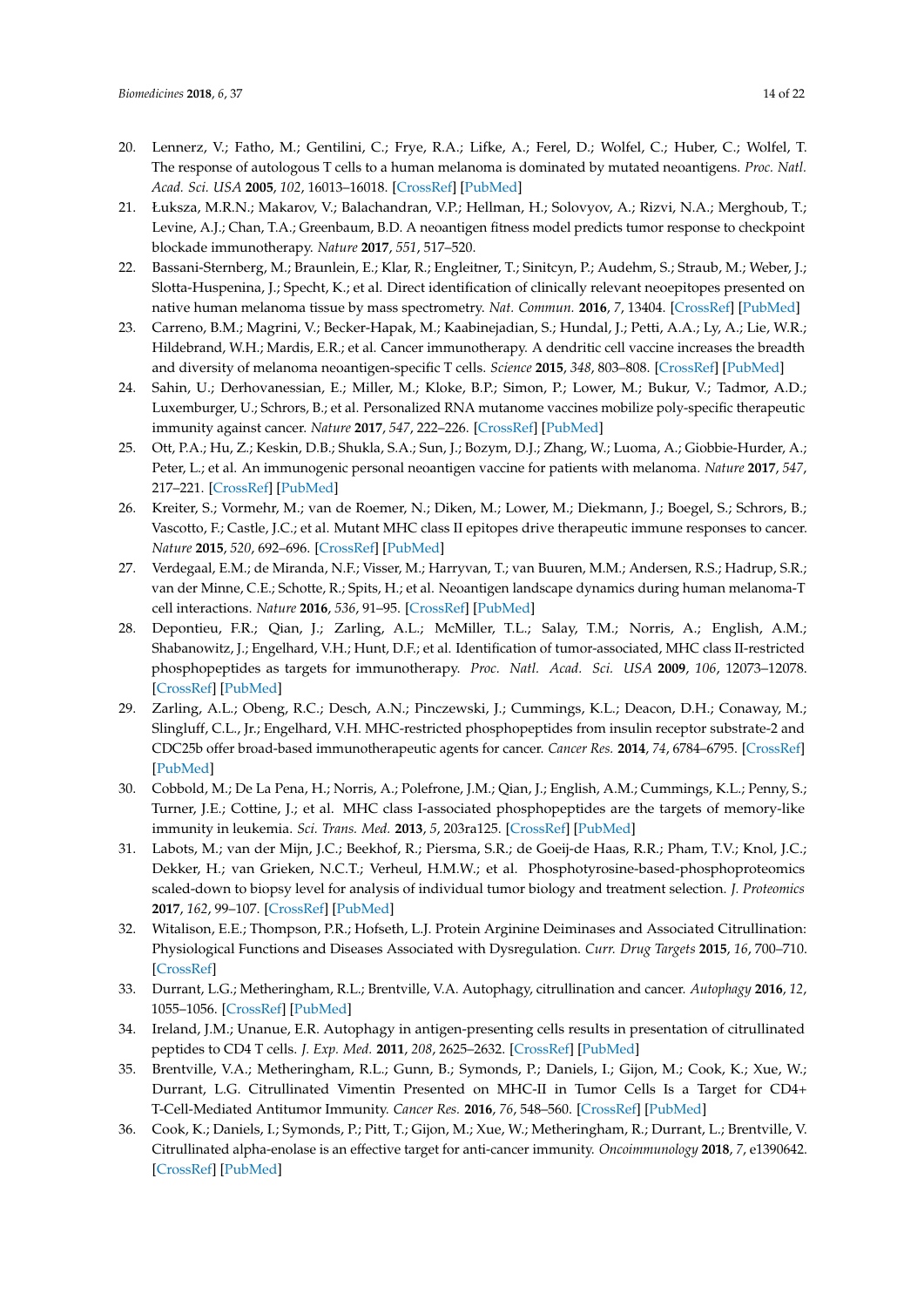- <span id="page-14-0"></span>37. Goeb, V.; Thomas-L'Otellier, M.; Daveau, R.; Charlionet, R.; Fardellone, P.; Le Loet, X.; Tron, F.; Gilbert, D.; Vittecoq, O. Candidate autoantigens identified by mass spectrometry in early rheumatoid arthritis are chaperones and citrullinated glycolytic enzymes. *Arthritis Res. Ther.* **2009**, *11*, R38. [\[CrossRef\]](http://dx.doi.org/10.1186/ar2644) [\[PubMed\]](http://www.ncbi.nlm.nih.gov/pubmed/19284558)
- <span id="page-14-1"></span>38. Rondas, D.; Crevecoeur, I.; D'Hertog, W.; Ferreira, G.B.; Staes, A.; Garg, A.D.; Eizirik, D.L.; Agostinis, P.; Gevaert, K.; Overbergh, L.; et al. Citrullinated glucose-regulated protein 78 is an autoantigen in type 1 diabetes. *Diabetes* **2015**, *64*, 573–586. [\[CrossRef\]](http://dx.doi.org/10.2337/db14-0621) [\[PubMed\]](http://www.ncbi.nlm.nih.gov/pubmed/25204978)
- <span id="page-14-2"></span>39. Carter, C.A.; Oronsky, B.T.; Roswarski, J.; Oronsky, A.L.; Oronsky, N.; Scicinski, J.; Lybeck, H.; Kim, M.M.; Lybeck, M.; Reid, T.R. No patient left behind: The promise of immune priming with epigenetic agents. *Oncoimmunology* **2017**, *6*, e1315486. [\[CrossRef\]](http://dx.doi.org/10.1080/2162402X.2017.1315486) [\[PubMed\]](http://www.ncbi.nlm.nih.gov/pubmed/29123948)
- <span id="page-14-3"></span>40. Malaker, S.A.; Penny, S.A.; Steadman, L.G.; Myers, P.T.; Loke, J.C.; Raghavan, M.; Bai, D.L.; Shabanowitz, J.; Hunt, D.F.; Cobbold, M. Identification of Glycopeptides as Posttranslationally Modified Neoantigens in Leukemia. *Cancer Immunol. Res.* **2017**, *5*, 376–384. [\[CrossRef\]](http://dx.doi.org/10.1158/2326-6066.CIR-16-0280) [\[PubMed\]](http://www.ncbi.nlm.nih.gov/pubmed/28314751)
- <span id="page-14-4"></span>41. Boon, T.; van der Bruggen, P. Human tumor antigens recognized by T lymphocytes. *J. Exp. Med.* **1996**, *183*, 725–729. [\[CrossRef\]](http://dx.doi.org/10.1084/jem.183.3.725) [\[PubMed\]](http://www.ncbi.nlm.nih.gov/pubmed/8642276)
- <span id="page-14-5"></span>42. Khong, H.T.; Rosenberg, S.A. Pre-existing immunity to tyrosinase-related protein (TRP)-2, a new TRP-2 isoform, and the NY-ESO-1 melanoma antigen in a patient with a dramatic response to immunotherapy. *J. Immunol.* **2002**, *168*, 951–956. [\[CrossRef\]](http://dx.doi.org/10.4049/jimmunol.168.2.951) [\[PubMed\]](http://www.ncbi.nlm.nih.gov/pubmed/11777994)
- <span id="page-14-6"></span>43. Gnjatic, S.; Altorki, N.K.; Tang, D.N.; Tu, S.M.; Kundra, V.; Ritter, G.; Old, L.J.; Logothetis, C.J.; Sharma, P. NY-ESO-1 DNA vaccine induces T-cell responses that are suppressed by regulatory T cells. *Clin. Cancer Res.* **2009**, *15*, 2130–2139. [\[CrossRef\]](http://dx.doi.org/10.1158/1078-0432.CCR-08-2632) [\[PubMed\]](http://www.ncbi.nlm.nih.gov/pubmed/19276258)
- <span id="page-14-7"></span>44. Jiang, J.; Xie, D.; Zhang, W.; Xiao, G.; Wen, J. Fusion of Hsp70 to Mage-a1 enhances the potency of vaccine-specific immune responses. *J. Trans. Med.* **2013**, *11*, 300. [\[CrossRef\]](http://dx.doi.org/10.1186/1479-5876-11-300) [\[PubMed\]](http://www.ncbi.nlm.nih.gov/pubmed/24314011)
- <span id="page-14-8"></span>45. Patel, P.M.; Ottensmeier, C.H.; Mulatero, C.; Lorigan, P.; Plummer, R.; Pandha, H.; Elsheikh, S.; Hadjimichael, E.; Villasanti, N.; Adams, S.E.; et al. Targeting gp100 and TRP-2 with a DNA vaccine: Incorporating T cell epitopes with a human IgG1 antibody induces potent T cell responses that are associated with favourable clinical outcome in a phase I/II trial. *Oncoimmunology* **2018**, in press. [\[CrossRef\]](http://dx.doi.org/10.1080/2162402X.2018.1433516)
- <span id="page-14-9"></span>46. Nishimura, Y.; Tomita, Y.; Yuno, A.; Yoshitake, Y.; Shinohara, M. Cancer immunotherapy using novel tumor-associated antigenic peptides identified by genome-wide cDNA microarray analyses. *Cancer Sci.* **2015**, *106*, 505–511. [\[CrossRef\]](http://dx.doi.org/10.1111/cas.12650) [\[PubMed\]](http://www.ncbi.nlm.nih.gov/pubmed/25726868)
- <span id="page-14-10"></span>47. Yoshitake, Y.; Fukuma, D.; Yuno, A.; Hirayama, M.; Nakayama, H.; Tanaka, T.; Nagata, M.; Takamune, Y.; Kawahara, K.; Nakagawa, Y.; et al. Phase II clinical trial of multiple peptide vaccination for advanced head and neck cancer patients revealed induction of immune responses and improved OS. *Clin. Cancer Res.* **2015**, *21*, 312–321. [\[CrossRef\]](http://dx.doi.org/10.1158/1078-0432.CCR-14-0202) [\[PubMed\]](http://www.ncbi.nlm.nih.gov/pubmed/25391695)
- <span id="page-14-11"></span>48. Yoshitake, Y.; Nishimura, Y.; Nakamura, Y.; Shinohara, M. A clinical trial of multiple peptides vaccination for advanced head and neck cancer patients induced immune responses and prolonged OS. *Oncoimmunology* **2015**, *4*, e1022307. [\[CrossRef\]](http://dx.doi.org/10.1080/2162402X.2015.1022307) [\[PubMed\]](http://www.ncbi.nlm.nih.gov/pubmed/26405579)
- <span id="page-14-12"></span>49. White, J.R.; Winter, J.A.; Robinson, K. Differential inflammatory response to Helicobacter pylori infection: Etiology and clinical outcomes. *J. Inflamm. Res.* **2015**, *8*, 137–147. [\[PubMed\]](http://www.ncbi.nlm.nih.gov/pubmed/26316793)
- <span id="page-14-13"></span>50. Schiller, J.T.; Castellsague, X.; Garland, S.M. A review of clinical trials of human papillomavirus prophylactic vaccines. *Vaccine* **2012**, *30*, F123–F138. [\[CrossRef\]](http://dx.doi.org/10.1016/j.vaccine.2012.04.108) [\[PubMed\]](http://www.ncbi.nlm.nih.gov/pubmed/23199956)
- <span id="page-14-14"></span>51. Van Poelgeest, M.I.; Welters, M.J.; van Esch, E.M.; Stynenbosch, L.F.; Kerpershoek, G.; van Persijn van Meerten, E.L.; van den Hende, M.; Lowik, M.J.; Berends-van der Meer, D.M.; Fathers, L.M.; et al. HPV16 synthetic long peptide (HPV16-SLP) vaccination therapy of patients with advanced or recurrent HPV16-induced gynecological carcinoma, a phase II trial. *J. Trans. Med.* **2013**, *11*, 88. [\[CrossRef\]](http://dx.doi.org/10.1186/1479-5876-11-88) [\[PubMed\]](http://www.ncbi.nlm.nih.gov/pubmed/23557172)
- 52. Chia, W.K.; Wang, W.W.; Teo, M.; Tai, W.M.; Lim, W.T.; Tan, E.H.; Leong, S.S.; Sun, L.; Chen, J.J.; Gottschalk, S.; et al. A phase II study evaluating the safety and efficacy of an adenovirus-DeltaLMP1-LMP2 transduced dendritic cell vaccine in patients with advanced metastatic nasopharyngeal carcinoma. *Ann. Oncol.* **2012**, *23*, 997–1005. [\[CrossRef\]](http://dx.doi.org/10.1093/annonc/mdr341) [\[PubMed\]](http://www.ncbi.nlm.nih.gov/pubmed/21821548)
- <span id="page-14-15"></span>53. Taylor, G.S.; Jia, H.; Harrington, K.; Lee, L.W.; Turner, J.; Ladell, K.; Price, D.A.; Tanday, M.; Matthews, J.; Roberts, C.; et al. A recombinant modified vaccinia ankara vaccine encoding Epstein-Barr Virus (EBV) target antigens: A phase I trial in UK patients with EBV-positive cancer. *Clin. Cancer Res.* **2014**, *20*, 5009–5022. [\[CrossRef\]](http://dx.doi.org/10.1158/1078-0432.CCR-14-1122-T) [\[PubMed\]](http://www.ncbi.nlm.nih.gov/pubmed/25124688)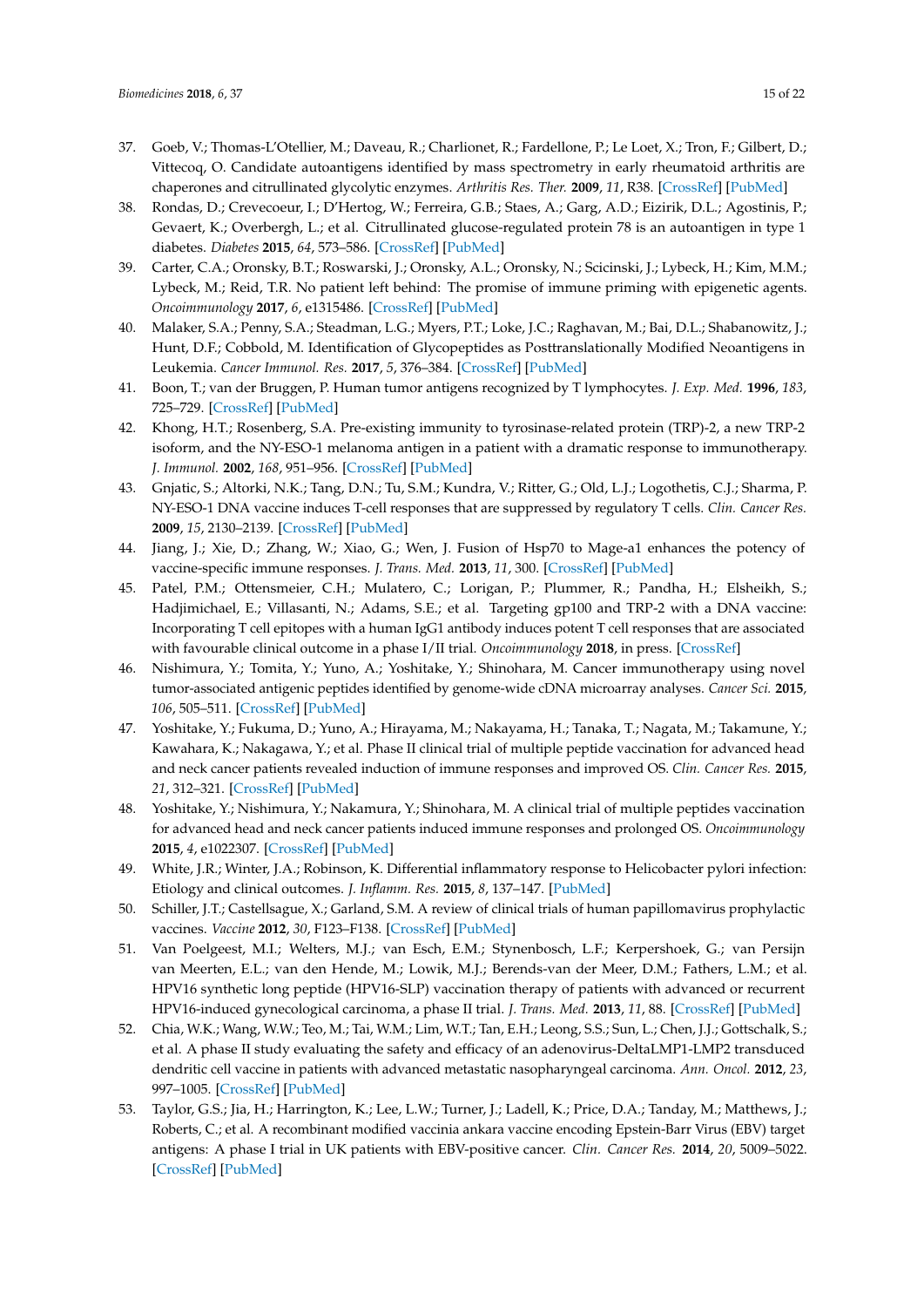- <span id="page-15-0"></span>54. Smola, S.; Trimble, C.; Stern, P.L. Human papillomavirus-driven immune deviation: Challenge and novel opportunity for immunotherapy. *Ther. Adv. Vaccines* **2017**, *5*, 69–82. [\[CrossRef\]](http://dx.doi.org/10.1177/2051013617717914) [\[PubMed\]](http://www.ncbi.nlm.nih.gov/pubmed/28794879)
- <span id="page-15-1"></span>55. Tashiro, H.; Brenner, M.K. Immunotherapy against cancer-related viruses. *Cell Res.* **2017**, *27*, 59–73. [\[CrossRef\]](http://dx.doi.org/10.1038/cr.2016.153) [\[PubMed\]](http://www.ncbi.nlm.nih.gov/pubmed/28008927)
- <span id="page-15-2"></span>56. Dowling, J.K.; Mansell, A. Toll-like receptors: The swiss army knife of immunity and vaccine development. *Clin. Trans. Immunol.* **2016**, *5*, e85. [\[CrossRef\]](http://dx.doi.org/10.1038/cti.2016.22) [\[PubMed\]](http://www.ncbi.nlm.nih.gov/pubmed/27350884)
- <span id="page-15-3"></span>57. Zom, G.G.; Filippov, D.V.; van der Marel, G.A.; Overkleeft, H.S.; Melief, C.J.; Ossendorp, F. Two in one: Improving synthetic long peptide vaccines by combining antigen and adjuvant in one molecule. *Oncoimmunology* **2014**, *3*, e947892. [\[CrossRef\]](http://dx.doi.org/10.4161/21624011.2014.947892) [\[PubMed\]](http://www.ncbi.nlm.nih.gov/pubmed/25610736)
- <span id="page-15-4"></span>58. Zom, G.G.; Welters, M.J.; Loof, N.M.; Goedemans, R.; Lougheed, S.; Valentijn, R.R.; Zandvliet, M.L.; Meeuwenoord, N.J.; Melief, C.J.; de Gruijl, T.D.; et al. TLR2 ligand-synthetic long peptide conjugates effectively stimulate tumor-draining lymph node T cells of cervical cancer patients. *Oncotarget* **2016**, *7*, 67087–67100. [\[CrossRef\]](http://dx.doi.org/10.18632/oncotarget.11512) [\[PubMed\]](http://www.ncbi.nlm.nih.gov/pubmed/27564262)
- <span id="page-15-5"></span>59. Cho, H.I.; Barrios, K.; Lee, Y.R.; Linowski, A.K.; Celis, E. BiVax: A peptide/poly-IC subunit vaccine that mimics an acute infection elicits vast and effective anti-tumor CD8 T-cell responses. *Cancer Immunol. Immunother.* **2013**, *62*, 787–799. [\[CrossRef\]](http://dx.doi.org/10.1007/s00262-012-1382-6) [\[PubMed\]](http://www.ncbi.nlm.nih.gov/pubmed/23266830)
- <span id="page-15-6"></span>60. Kumai, T.; Lee, S.; Cho, H.I.; Sultan, H.; Kobayashi, H.; Harabuchi, Y.; Celis, E. Optimization of Peptide Vaccines to Induce Robust Antitumor CD4 T-cell Responses. *Cancer Immunol. Res.* **2017**, *5*, 72–83. [\[CrossRef\]](http://dx.doi.org/10.1158/2326-6066.CIR-16-0194) [\[PubMed\]](http://www.ncbi.nlm.nih.gov/pubmed/27941004)
- <span id="page-15-7"></span>61. Pudney, V.A.; Metheringham, R.L.; Gunn, B.; Spendlove, I.; Ramage, J.M.; Durrant, L.G. DNA vaccination with T-cell epitopes encoded within Ab molecules induces high-avidity anti-tumor CD8+ T cells. *Eur. J. Immunol.* **2010**, *40*, 899–910. [\[CrossRef\]](http://dx.doi.org/10.1002/eji.200939857) [\[PubMed\]](http://www.ncbi.nlm.nih.gov/pubmed/20039301)
- <span id="page-15-8"></span>62. Bijker, M.S.; van den Eeden, S.J.; Franken, K.L.; Melief, C.J.; Offringa, R.; van der Burg, S.H. CD8+ CTL priming by exact peptide epitopes in incomplete Freund's adjuvant induces a vanishing CTL response, whereas long peptides induce sustained CTL reactivity. *J. Immunol.* **2007**, *179*, 5033–5040. [\[CrossRef\]](http://dx.doi.org/10.4049/jimmunol.179.8.5033) [\[PubMed\]](http://www.ncbi.nlm.nih.gov/pubmed/17911588)
- <span id="page-15-9"></span>63. Sabbatini, P.; Tsuji, T.; Ferran, L.; Ritter, E.; Sedrak, C.; Tuballes, K.; Jungbluth, A.A.; Ritter, G.; Aghajanian, C.; Bell-McGuinn, K.; et al. Phase I trial of overlapping long peptides from a tumor self-antigen and poly-ICLC shows rapid induction of integrated immune response in ovarian cancer patients. *Clin. Cancer Res.* **2012**, *18*, 6497–6508. [\[CrossRef\]](http://dx.doi.org/10.1158/1078-0432.CCR-12-2189) [\[PubMed\]](http://www.ncbi.nlm.nih.gov/pubmed/23032745)
- <span id="page-15-10"></span>64. Tsuji, T.; Sabbatini, P.; Jungbluth, A.A.; Ritter, E.; Pan, L.; Ritter, G.; Ferran, L.; Spriggs, D.; Salazar, A.M.; Gnjatic, S. Effect of Montanide and poly-ICLC adjuvant on human self/tumor antigen-specific CD4+ T cells in phase I overlapping long peptide vaccine trial. *Cancer Immunol. Res.* **2013**, *1*, 340–350. [\[CrossRef\]](http://dx.doi.org/10.1158/2326-6066.CIR-13-0089) [\[PubMed\]](http://www.ncbi.nlm.nih.gov/pubmed/24777970)
- <span id="page-15-11"></span>65. Rahma, O.E.; Hamilton, J.M.; Wojtowicz, M.; Dakheel, O.; Bernstein, S.; Liewehr, D.J.; Steinberg, S.M.; Khleif, S.N. The immunological and clinical effects of mutated ras peptide vaccine in combination with IL-2, GM-CSF, or both in patients with solid tumors. *J. Trans. Med.* **2014**, *12*, 55. [\[CrossRef\]](http://dx.doi.org/10.1186/1479-5876-12-55) [\[PubMed\]](http://www.ncbi.nlm.nih.gov/pubmed/24565030)
- <span id="page-15-12"></span>66. Schuster, J.; Lai, R.K.; Recht, L.D.; Reardon, D.A.; Paleologos, N.A.; Groves, M.D.; Mrugala, M.M.; Jensen, R.; Baehring, J.M.; Sloan, A.; et al. A phase II, multicenter trial of rindopepimut (CDX-110) in newly diagnosed glioblastoma: The ACT III study. *Neuro Oncol.* **2015**, *17*, 854–861. [\[CrossRef\]](http://dx.doi.org/10.1093/neuonc/nou348) [\[PubMed\]](http://www.ncbi.nlm.nih.gov/pubmed/25586468)
- <span id="page-15-13"></span>67. Shang, N.; Figini, M.; Shangguan, J.; Wang, B.; Sun, C.; Pan, L.; Ma, Q.; Zhang, Z. Dendritic cells based immunotherapy. *Am. J. Cancer Res.* **2017**, *7*, 2091–2102. [\[PubMed\]](http://www.ncbi.nlm.nih.gov/pubmed/29119057)
- <span id="page-15-14"></span>68. Handy, C.E.; Antonarakis, E.S. Sipuleucel-T for the treatment of prostate cancer: Novel insights and future directions. *Future Oncol.* **2017**. [\[CrossRef\]](http://dx.doi.org/10.2217/fon-2017-0531) [\[PubMed\]](http://www.ncbi.nlm.nih.gov/pubmed/29260582)
- <span id="page-15-15"></span>69. Wimmers, F.; Schreibelt, G.; Skold, A.E.; Figdor, C.G.; De Vries, I.J. Paradigm Shift in Dendritic Cell-Based Immunotherapy: From in vitro Generated Monocyte-Derived DCs to Naturally Circulating DC Subsets. *Front. Immunol.* **2014**, *5*, 165. [\[CrossRef\]](http://dx.doi.org/10.3389/fimmu.2014.00165) [\[PubMed\]](http://www.ncbi.nlm.nih.gov/pubmed/24782868)
- <span id="page-15-16"></span>70. Roos, A.K.; Eriksson, F.; Timmons, J.A.; Gerhardt, J.; Nyman, U.; Gudmundsdotter, L.; Brave, A.; Wahren, B.; Pisa, P. Skin electroporation: Effects on transgene expression, DNA persistence and local tissue environment. *PLoS ONE* **2009**, *4*, e7226. [\[CrossRef\]](http://dx.doi.org/10.1371/journal.pone.0007226) [\[PubMed\]](http://www.ncbi.nlm.nih.gov/pubmed/19789652)
- 71. Cany, J.; Barteau, B.; Tran, L.; Gauttier, V.; Archambeaud, I.; Couty, J.P.; Turlin, B.; Pitard, B.; Vassaux, G.; Ferry, N.; et al. AFP-specific immunotherapy impairs growth of autochthonous hepatocellular carcinoma in mice. *J. Hepatol.* **2011**, *54*, 115–121. [\[CrossRef\]](http://dx.doi.org/10.1016/j.jhep.2010.06.027) [\[PubMed\]](http://www.ncbi.nlm.nih.gov/pubmed/20961645)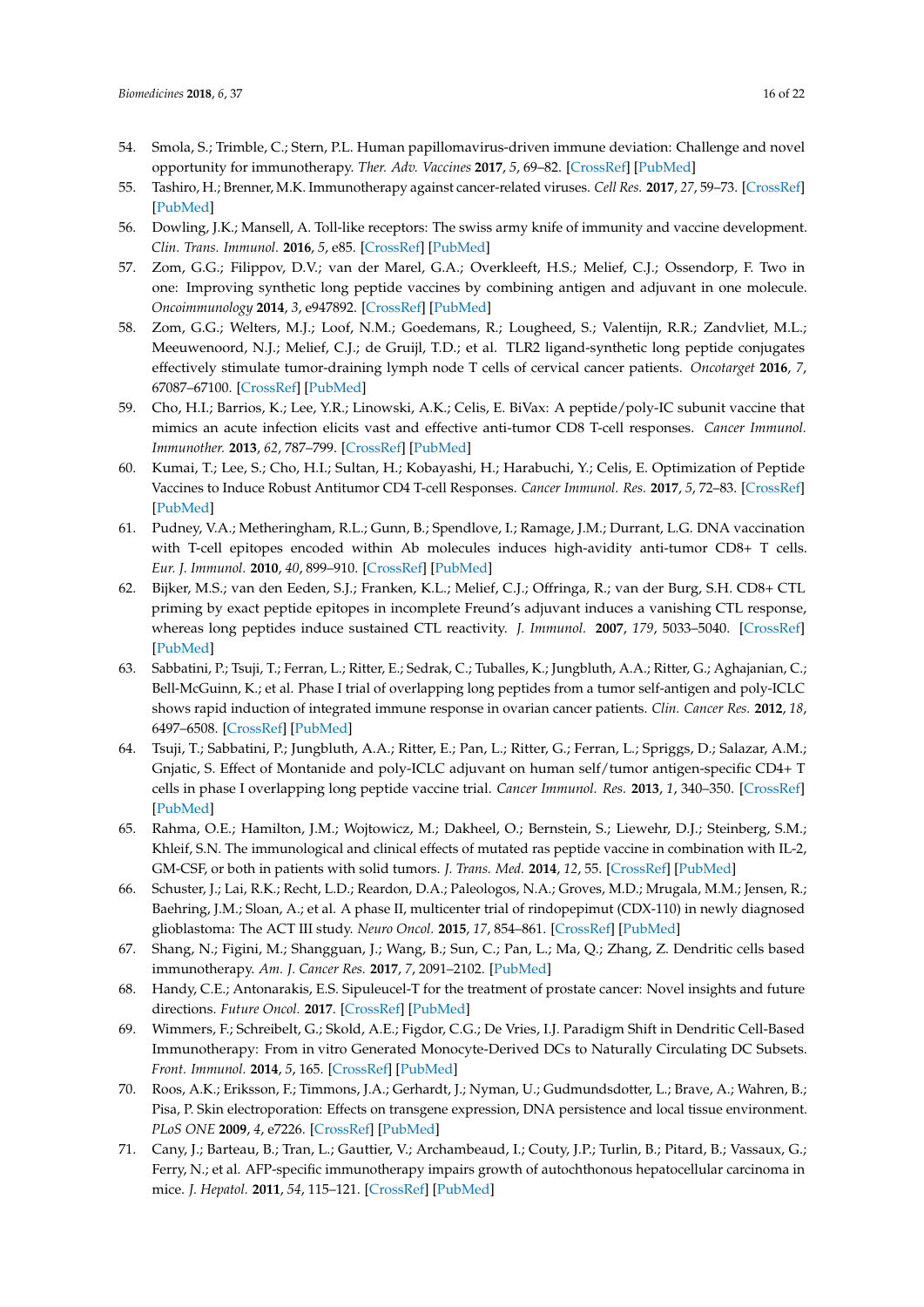- <span id="page-16-0"></span>72. Pitard, B. Supramolecular assemblies of DNA delivery systems. *Somat. Cell Mol. Genet.* **2002**, *27*, 5–15. [\[CrossRef\]](http://dx.doi.org/10.1023/A:1022923721335) [\[PubMed\]](http://www.ncbi.nlm.nih.gov/pubmed/12774937)
- <span id="page-16-1"></span>73. Metheringham, R.L.; Pudney, V.A.; Gunn, B.; Towey, M.; Spendlove, I.; Durrant, L.G. Antibodies designed as effective cancer vaccines. *MAbs* **2009**, *1*, 71–85. [\[CrossRef\]](http://dx.doi.org/10.4161/mabs.1.1.7492) [\[PubMed\]](http://www.ncbi.nlm.nih.gov/pubmed/20046577)
- <span id="page-16-2"></span>74. Chudley, L.; McCann, K.; Mander, A.; Tjelle, T.; Campos-Perez, J.; Godeseth, R.; Creak, A.; Dobbyn, J.; Johnson, B.; Bass, P.; et al. DNA fusion-gene vaccination in patients with prostate cancer induces high-frequency CD8(+) T-cell responses and increases PSA doubling time. *Cancer Immunol. Immunother.* **2012**, *61*, 2161–2170. [\[CrossRef\]](http://dx.doi.org/10.1007/s00262-012-1270-0) [\[PubMed\]](http://www.ncbi.nlm.nih.gov/pubmed/22729556)
- <span id="page-16-3"></span>75. McCann, K.J.; Mander, A.; Cazaly, A.; Chudley, L.; Stasakova, J.; Thirdborough, S.; King, A.; Lloyd-Evans, P.; Buxton, E.; Edwards, C.; et al. Targeting Carcinoembryonic Antigen with DNA Vaccination: On-Target Adverse Events Link with Immunologic and Clinical Outcomes. *Clin. Cancer Res.* **2016**, *22*, 4827–4836. [\[CrossRef\]](http://dx.doi.org/10.1158/1078-0432.CCR-15-2507) [\[PubMed\]](http://www.ncbi.nlm.nih.gov/pubmed/27091407)
- <span id="page-16-4"></span>76. Hess, P.R.; Boczkowski, D.; Nair, S.K.; Snyder, D.; Gilboa, E. Vaccination with mRNAs encoding tumor-associated antigens and granulocyte-macrophage colony-stimulating factor efficiently primes CTL responses, but is insufficient to overcome tolerance to a model tumor/self antigen. *Cancer Immunol. Immunother.* **2006**, *55*, 672–683. [\[CrossRef\]](http://dx.doi.org/10.1007/s00262-005-0064-z) [\[PubMed\]](http://www.ncbi.nlm.nih.gov/pubmed/16133108)
- <span id="page-16-5"></span>77. Fukuhara, H.; Ino, Y.; Todo, T. Oncolytic virus therapy: A new era of cancer treatment at dawn. *Cancer Sci.* **2016**, *107*, 1373–1379. [\[CrossRef\]](http://dx.doi.org/10.1111/cas.13027) [\[PubMed\]](http://www.ncbi.nlm.nih.gov/pubmed/27486853)
- <span id="page-16-6"></span>78. Liu, B.L.; Robinson, M.; Han, Z.Q.; Branston, R.H.; English, C.; Reay, P.; McGrath, Y.; Thomas, S.K.; Thornton, M.; Bullock, P.; et al. ICP34.5 deleted herpes simplex virus with enhanced oncolytic, immune stimulating, and anti-tumour properties. *Gen. Ther.* **2003**, *10*, 292–303. [\[CrossRef\]](http://dx.doi.org/10.1038/sj.gt.3301885) [\[PubMed\]](http://www.ncbi.nlm.nih.gov/pubmed/12595888)
- <span id="page-16-7"></span>79. Kaufman, H.L.; Bines, S.D. OPTIM trial: A Phase III trial of an oncolytic herpes virus encoding GM-CSF for unresectable stage III or IV melanoma. *Future Oncol.* **2010**, *6*, 941–949. [\[CrossRef\]](http://dx.doi.org/10.2217/fon.10.66) [\[PubMed\]](http://www.ncbi.nlm.nih.gov/pubmed/20528232)
- <span id="page-16-8"></span>80. Andtbacka, R.H.; Kaufman, H.L.; Collichio, F.; Amatruda, T.; Senzer, N.; Chesney, J.; Delman, K.A.; Spitler, L.E.; Puzanov, I.; Agarwala, S.S.; et al. Talimogene Laherparepvec Improves Durable Response Rate in Patients With Advanced Melanoma. *J. Clin. Oncol.* **2015**, *33*, 2780–2788. [\[CrossRef\]](http://dx.doi.org/10.1200/JCO.2014.58.3377) [\[PubMed\]](http://www.ncbi.nlm.nih.gov/pubmed/26014293)
- <span id="page-16-9"></span>81. Foloppe, J.; Kintz, J.; Futin, N.; Findeli, A.; Cordier, P.; Schlesinger, Y.; Hoffmann, C.; Tosch, C.; Balloul, J.M.; Erbs, P. Targeted delivery of a suicide gene to human colorectal tumors by a conditionally replicating vaccinia virus. *Gen. Ther.* **2008**, *15*, 1361–1371. [\[CrossRef\]](http://dx.doi.org/10.1038/gt.2008.82) [\[PubMed\]](http://www.ncbi.nlm.nih.gov/pubmed/18480846)
- <span id="page-16-10"></span>82. Heinrich, B.; Klein, J.; Delic, M.; Goepfert, K.; Engel, V.; Geberzahn, L.; Lusky, M.; Erbs, P.; Preville, X.; Moehler, M. Immunogenicity of oncolytic vaccinia viruses JX-GFP and TG6002 in a human melanoma in vitro model: Studying immunogenic cell death, dendritic cell maturation and interaction with cytotoxic T lymphocytes. *Onco Target. Ther.* **2017**, *10*, 2389–2401. [\[CrossRef\]](http://dx.doi.org/10.2147/OTT.S126320) [\[PubMed\]](http://www.ncbi.nlm.nih.gov/pubmed/28496337)
- <span id="page-16-11"></span>83. Kirn, D.H.; Thorne, S.H. Targeted and armed oncolytic poxviruses: A novel multi-mechanistic therapeutic class for cancer. *Nat. Rev. Cancer* **2009**, *9*, 64–71. [\[CrossRef\]](http://dx.doi.org/10.1038/nrc2545) [\[PubMed\]](http://www.ncbi.nlm.nih.gov/pubmed/19104515)
- <span id="page-16-12"></span>84. Kim, J.H.; Oh, J.Y.; Park, B.H.; Lee, D.E.; Kim, J.S.; Park, H.E.; Roh, M.S.; Je, J.E.; Yoon, J.H.; Thorne, S.H.; et al. Systemic armed oncolytic and immunologic therapy for cancer with JX-594, a targeted poxvirus expressing GM-CSF. *Mol. Ther.* **2006**, *14*, 361–370. [\[CrossRef\]](http://dx.doi.org/10.1016/j.ymthe.2006.05.008) [\[PubMed\]](http://www.ncbi.nlm.nih.gov/pubmed/16905462)
- <span id="page-16-13"></span>85. Heo, J.; Reid, T.; Ruo, L.; Breitbach, C.J.; Rose, S.; Bloomston, M.; Cho, M.; Lim, H.Y.; Chung, H.C.; Kim, C.W.; et al. Randomized dose-finding clinical trial of oncolytic immunotherapeutic vaccinia JX-594 in liver cancer. *Nat. Med.* **2013**, *19*, 329–336. [\[CrossRef\]](http://dx.doi.org/10.1038/nm.3089) [\[PubMed\]](http://www.ncbi.nlm.nih.gov/pubmed/23396206)
- <span id="page-16-14"></span>86. Gong, J.; Sachdev, E.; Mita, A.C.; Mita, M.M. Clinical development of reovirus for cancer therapy: An oncolytic virus with immune-mediated antitumor activity. *World J. Methodol.* **2016**, *6*, 25–42. [\[CrossRef\]](http://dx.doi.org/10.5662/wjm.v6.i1.25) [\[PubMed\]](http://www.ncbi.nlm.nih.gov/pubmed/27019795)
- <span id="page-16-15"></span>87. Karapanagiotou, E.M.; Roulstone, V.; Twigger, K.; Ball, M.; Tanay, M.; Nutting, C.; Newbold, K.; Gore, M.E.; Larkin, J.; Syrigos, K.N.; et al. Phase I/II trial of carboplatin and paclitaxel chemotherapy in combination with intravenous oncolytic reovirus in patients with advanced malignancies. *Clin. Cancer Res.* **2012**, *18*, 2080–2089. [\[CrossRef\]](http://dx.doi.org/10.1158/1078-0432.CCR-11-2181) [\[PubMed\]](http://www.ncbi.nlm.nih.gov/pubmed/22316603)
- <span id="page-16-16"></span>88. Taguchi, S.; Fukuhara, H.; Homma, Y.; Todo, T. Current status of clinical trials assessing oncolytic virus therapy for urological cancers. *Int. J. Urol.* **2017**, *24*, 342–351. [\[CrossRef\]](http://dx.doi.org/10.1111/iju.13325) [\[PubMed\]](http://www.ncbi.nlm.nih.gov/pubmed/28326624)
- <span id="page-16-17"></span>89. Russell, S.J.; Federspiel, M.J.; Peng, K.W.; Tong, C.; Dingli, D.; Morice, W.G.; Lowe, V.; O'Connor, M.K.; Kyle, R.A.; Leung, N.; et al. Remission of disseminated cancer after systemic oncolytic virotherapy. *Mayo Clin. Proc.* **2014**, *89*, 926–933. [\[CrossRef\]](http://dx.doi.org/10.1016/j.mayocp.2014.04.003) [\[PubMed\]](http://www.ncbi.nlm.nih.gov/pubmed/24835528)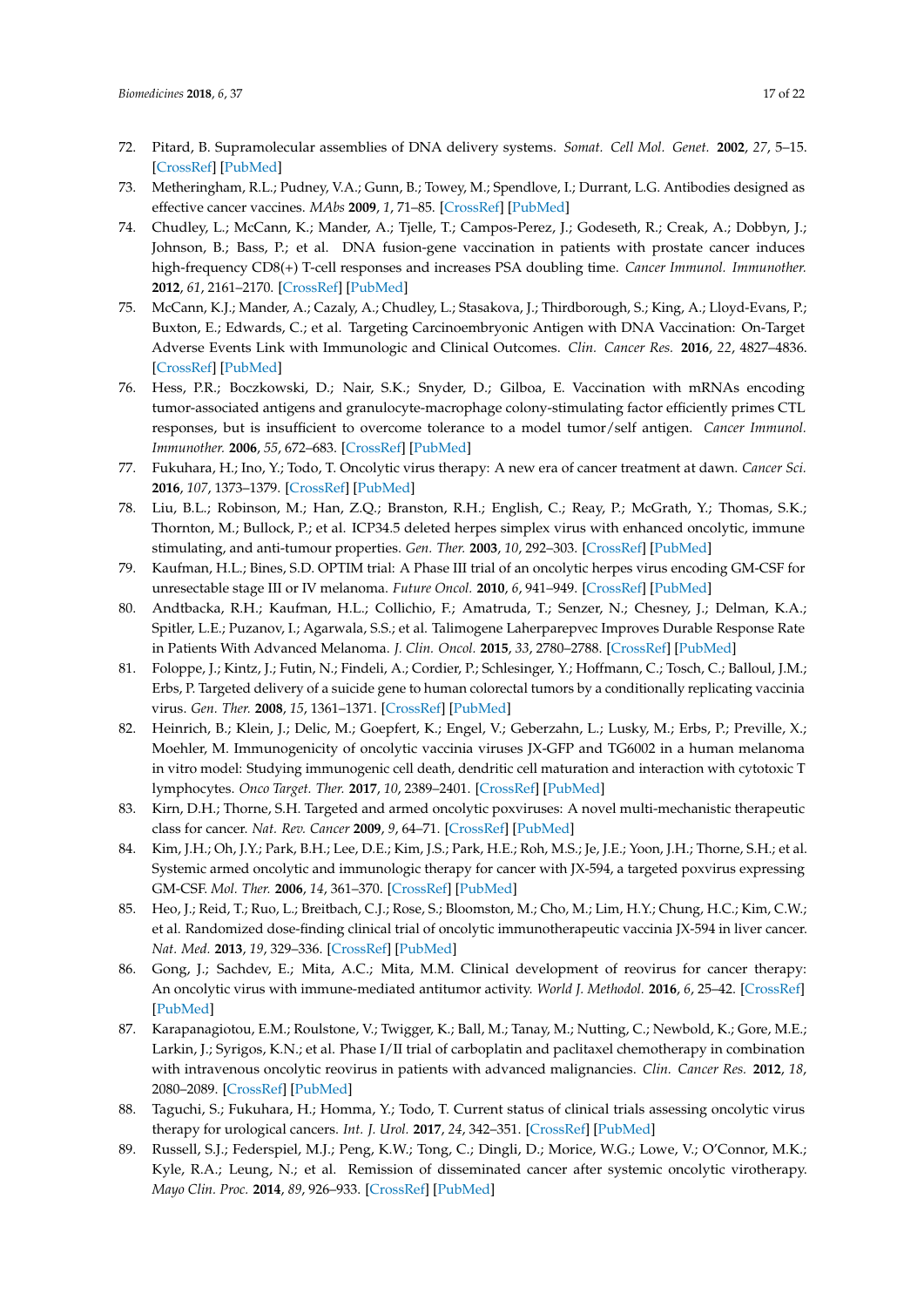- <span id="page-17-0"></span>90. Hirasawa, K.; Nishikawa, S.G.; Norman, K.L.; Coffey, M.C.; Thompson, B.G.; Yoon, C.S.; Waisman, D.M.; Lee, P.W. Systemic reovirus therapy of metastatic cancer in immune-competent mice. *Cancer Res.* **2003**, *63*, 348–353. [\[PubMed\]](http://www.ncbi.nlm.nih.gov/pubmed/12543787)
- <span id="page-17-1"></span>91. Hinrichs, C.S.; Rosenberg, S.A. Exploiting the curative potential of adoptive T-cell therapy for cancer. *Immunol. Rev.* **2014**, *257*, 56–71. [\[CrossRef\]](http://dx.doi.org/10.1111/imr.12132) [\[PubMed\]](http://www.ncbi.nlm.nih.gov/pubmed/24329789)
- <span id="page-17-2"></span>92. Chandran, S.S.; Paria, B.C.; Srivastava, A.K.; Rothermel, L.D.; Stephens, D.J.; Dudley, M.E.; Somerville, R.; Wunderlich, J.R.; Sherry, R.M.; Yang, J.C.; et al. Persistence of CTL clones targeting melanocyte differentiation antigens was insufficient to mediate significant melanoma regression in humans. *Clin. Cancer Res.* **2015**, *21*, 534–543. [\[CrossRef\]](http://dx.doi.org/10.1158/1078-0432.CCR-14-2208) [\[PubMed\]](http://www.ncbi.nlm.nih.gov/pubmed/25424856)
- <span id="page-17-3"></span>93. Robbins, P.F.; Lu, Y.C.; El-Gamil, M.; Li, Y.F.; Gross, C.; Gartner, J.; Lin, J.C.; Teer, J.K.; Cliften, P.; Tycksen, E.; et al. Mining exomic sequencing data to identify mutated antigens recognized by adoptively transferred tumor-reactive T cells. *Nat. Med.* **2013**, *19*, 747–752. [\[CrossRef\]](http://dx.doi.org/10.1038/nm.3161) [\[PubMed\]](http://www.ncbi.nlm.nih.gov/pubmed/23644516)
- <span id="page-17-4"></span>94. Prickett, T.D.; Crystal, J.S.; Cohen, C.J.; Pasetto, A.; Parkhurst, M.R.; Gartner, J.J.; Yao, X.; Wang, R.; Gros, A.; Li, Y.F.; et al. Durable Complete Response from Metastatic Melanoma after Transfer of Autologous T Cells Recognizing 10 Mutated Tumor Antigens. *Cancer Immunol. Res.* **2016**, *4*, 669–678. [\[CrossRef\]](http://dx.doi.org/10.1158/2326-6066.CIR-15-0215) [\[PubMed\]](http://www.ncbi.nlm.nih.gov/pubmed/27312342)
- <span id="page-17-5"></span>95. Johnson, L.A.; Morgan, R.A.; Dudley, M.E.; Cassard, L.; Yang, J.C.; Hughes, M.S.; Kammula, U.S.; Royal, R.E.; Sherry, R.M.; Wunderlich, J.R.; et al. Gene therapy with human and mouse T-cell receptors mediates cancer regression and targets normal tissues expressing cognate antigen. *Blood* **2009**, *114*, 535–546. [\[CrossRef\]](http://dx.doi.org/10.1182/blood-2009-03-211714) [\[PubMed\]](http://www.ncbi.nlm.nih.gov/pubmed/19451549)
- <span id="page-17-6"></span>96. Morgan, R.A.; Dudley, M.E.; Wunderlich, J.R.; Hughes, M.S.; Yang, J.C.; Sherry, R.M.; Royal, R.E.; Topalian, S.L.; Kammula, U.S.; Restifo, N.P.; et al. Cancer regression in patients after transfer of genetically engineered lymphocytes. *Science* **2006**, *314*, 126–129. [\[CrossRef\]](http://dx.doi.org/10.1126/science.1129003) [\[PubMed\]](http://www.ncbi.nlm.nih.gov/pubmed/16946036)
- <span id="page-17-7"></span>97. Raman, M.C.; Rizkallah, P.J.; Simmons, R.; Donnellan, Z.; Dukes, J.; Bossi, G.; Le Provost, G.S.; Todorov, P.; Baston, E.; Hickman, E.; et al. Direct molecular mimicry enables off-target cardiovascular toxicity by an enhanced affinity TCR designed for cancer immunotherapy. *Sci. Rep.* **2016**, *6*, 18851. [\[CrossRef\]](http://dx.doi.org/10.1038/srep18851) [\[PubMed\]](http://www.ncbi.nlm.nih.gov/pubmed/26758806)
- <span id="page-17-8"></span>98. Van den Berg, J.H.; Gomez-Eerland, R.; van de Wiel, B.; Hulshoff, L.; van den Broek, D.; Bins, A.; Tan, H.L.; Harper, J.V.; Hassan, N.J.; Jakobsen, B.K.; et al. Case Report of a Fatal Serious Adverse Event Upon Administration of T Cells Transduced With a MART-1-specific T-cell Receptor. *Mol. Ther.* **2015**, *23*, 1541–1550. [\[CrossRef\]](http://dx.doi.org/10.1038/mt.2015.60) [\[PubMed\]](http://www.ncbi.nlm.nih.gov/pubmed/25896248)
- <span id="page-17-9"></span>99. Robbins, P.F.; Morgan, R.A.; Feldman, S.A.; Yang, J.C.; Sherry, R.M.; Dudley, M.E.; Wunderlich, J.R.; Nahvi, A.V.; Helman, L.J.; Mackall, C.L.; et al. Tumor regression in patients with metastatic synovial cell sarcoma and melanoma using genetically engineered lymphocytes reactive with NY-ESO-1. *J. Clin. Oncol.* **2011**, *29*, 917–924. [\[CrossRef\]](http://dx.doi.org/10.1200/JCO.2010.32.2537) [\[PubMed\]](http://www.ncbi.nlm.nih.gov/pubmed/21282551)
- <span id="page-17-10"></span>100. Zhang, H.; Snyder, K.M.; Suhoski, M.M.; Maus, M.V.; Kapoor, V.; June, C.H.; Mackall, C.L. 4-1BB is superior to CD28 costimulation for generating CD8+ cytotoxic lymphocytes for adoptive immunotherapy. *J. Immunol.* **2007**, *179*, 4910–4918. [\[CrossRef\]](http://dx.doi.org/10.4049/jimmunol.179.7.4910) [\[PubMed\]](http://www.ncbi.nlm.nih.gov/pubmed/17878391)
- <span id="page-17-11"></span>101. Srivastava, S.; Riddell, S.R. Chimeric Antigen Receptor T Cell Therapy: Challenges to Bench-to-Bedside Efficacy. *J. Immunol.* **2018**, *200*, 459–468. [\[CrossRef\]](http://dx.doi.org/10.4049/jimmunol.1701155) [\[PubMed\]](http://www.ncbi.nlm.nih.gov/pubmed/29311388)
- <span id="page-17-12"></span>102. Park, S.; Shevlin, E.; Vedvyas, Y.; Zaman, M.; Park, S.; Hsu, Y.S.; Min, I.M.; Jin, M.M. Micromolar affinity CAR T cells to ICAM-1 achieves rapid tumor elimination while avoiding systemic toxicity. *Sci. Rep.* **2017**, *7*, 14366. [\[CrossRef\]](http://dx.doi.org/10.1038/s41598-017-14749-3) [\[PubMed\]](http://www.ncbi.nlm.nih.gov/pubmed/29085043)
- <span id="page-17-13"></span>103. Ritchie, D.S.; Neeson, P.J.; Khot, A.; Peinert, S.; Tai, T.; Tainton, K.; Chen, K.; Shin, M.; Wall, D.M.; Honemann, D.; et al. Persistence and efficacy of second generation CAR T cell against the LeY antigen in acute myeloid leukemia. *Mol. Ther.* **2013**, *21*, 2122–2129. [\[CrossRef\]](http://dx.doi.org/10.1038/mt.2013.154) [\[PubMed\]](http://www.ncbi.nlm.nih.gov/pubmed/23831595)
- <span id="page-17-14"></span>104. Grupp, S.A.; Kalos, M.; Barrett, D.; Aplenc, R.; Porter, D.L.; Rheingold, S.R.; Teachey, D.T.; Chew, A.; Hauck, B.; Wright, J.F.; et al. Chimeric antigen receptor-modified T cells for acute lymphoid leukemia. *N. Eng. J. Med.* **2013**, *368*, 1509–1518. [\[CrossRef\]](http://dx.doi.org/10.1056/NEJMoa1215134) [\[PubMed\]](http://www.ncbi.nlm.nih.gov/pubmed/23527958)
- <span id="page-17-15"></span>105. Pan, J.; Yang, J.F.; Deng, B.P.; Zhao, X.J.; Zhang, X.; Lin, Y.H.; Wu, Y.N.; Deng, Z.L.; Zhang, Y.L.; Liu, S.H.; et al. High efficacy and safety of low-dose CD19-directed CAR-T cell therapy in 51 refractory or relapsed B acute lymphoblastic leukemia patients. *Leukemia* **2017**, *31*, 2587–2593. [\[CrossRef\]](http://dx.doi.org/10.1038/leu.2017.145) [\[PubMed\]](http://www.ncbi.nlm.nih.gov/pubmed/28490811)
- <span id="page-17-16"></span>106. Maude, S.L.; Laetsch, T.W.; Buechner, J.; Rives, S.; Boyer, M.; Bittencourt, H.; Bader, P.; Verneris, M.R.; Stefanski, H.E.; Myers, G.D.; et al. Tisagenlecleucel in Children and Young Adults with B-Cell Lymphoblastic Leukemia. *N. Eng. J. Med.* **2018**, *378*, 439–448. [\[CrossRef\]](http://dx.doi.org/10.1056/NEJMoa1709866) [\[PubMed\]](http://www.ncbi.nlm.nih.gov/pubmed/29385370)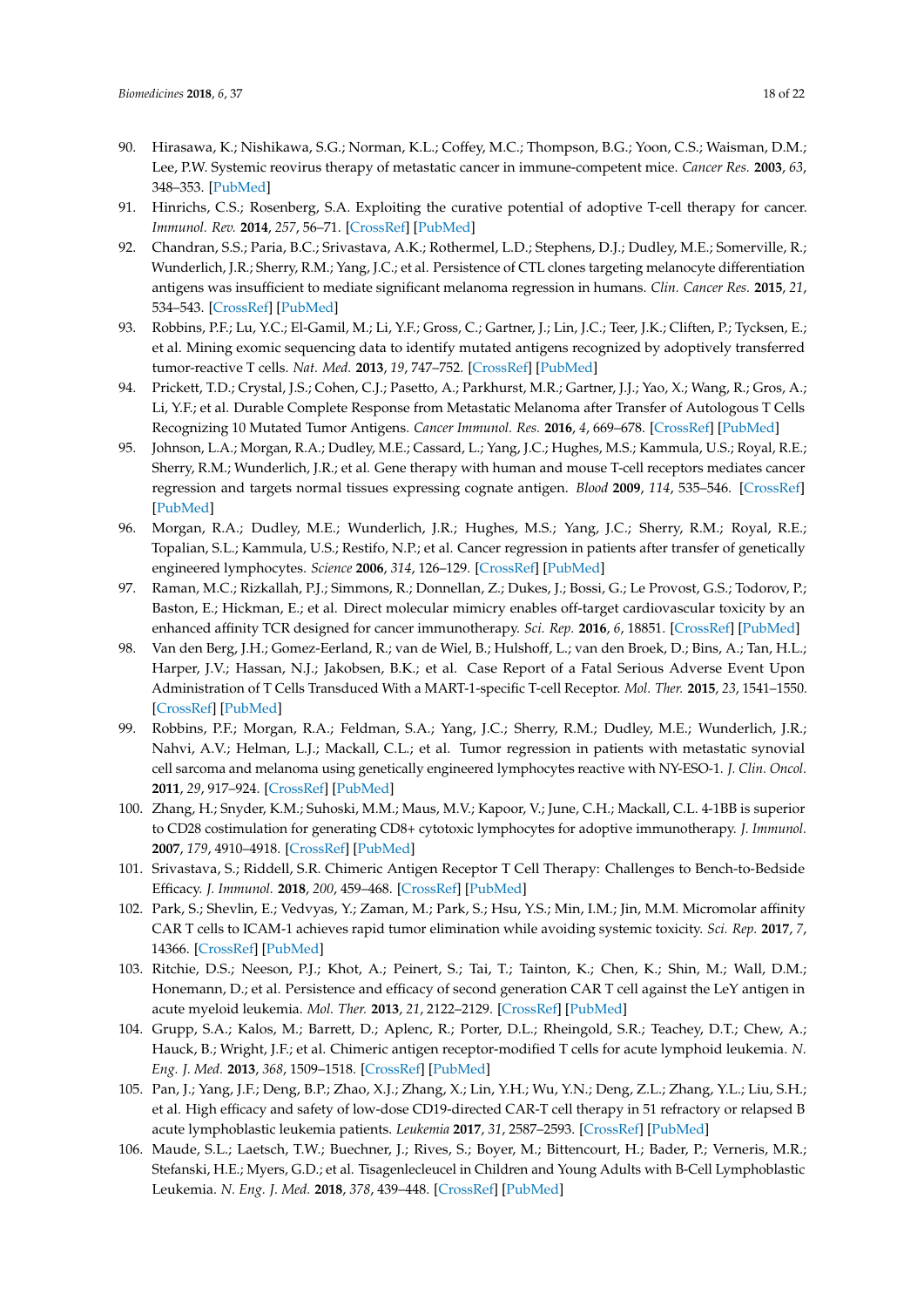- <span id="page-18-0"></span>107. Neelapu, S.S.; Locke, F.L.; Bartlett, N.L.; Lekakis, L.J.; Miklos, D.B.; Jacobson, C.A.; Braunschweig, I.; Oluwole, O.O.; Siddiqi, T.; Lin, Y.; et al. Axicabtagene Ciloleucel CAR T-Cell Therapy in Refractory Large B-Cell Lymphoma. *N. Eng. J. Med.* **2017**, *377*, 2531–2544. [\[CrossRef\]](http://dx.doi.org/10.1056/NEJMoa1707447) [\[PubMed\]](http://www.ncbi.nlm.nih.gov/pubmed/29226797)
- <span id="page-18-1"></span>108. Fan, M.; Li, M.; Gao, L.; Geng, S.; Wang, J.; Wang, Y.; Yan, Z.; Yu, L. Chimeric antigen receptors for adoptive T cell therapy in acute myeloid leukemia. *J. Hematol. Oncol.* **2017**, *10*, 151. [\[CrossRef\]](http://dx.doi.org/10.1186/s13045-017-0519-7) [\[PubMed\]](http://www.ncbi.nlm.nih.gov/pubmed/28851445)
- <span id="page-18-2"></span>109. Mirzaei, H.R.; Rodriguez, A.; Shepphird, J.; Brown, C.E.; Badie, B. Chimeric Antigen Receptors T Cell Therapy in Solid Tumor: Challenges and Clinical Applications. *Front. Immunol.* **2017**, *8*, 1850. [\[CrossRef\]](http://dx.doi.org/10.3389/fimmu.2017.01850) [\[PubMed\]](http://www.ncbi.nlm.nih.gov/pubmed/29312333)
- <span id="page-18-3"></span>110. Yu, J.; Wu, X.; Yan, J.; Yu, H.; Xu, L.; Chi, Z.; Sheng, X.; Si, L.; Cui, C.; Dai, J.; et al. Anti-GD2/4-1BB chimeric antigen receptor T cell therapy for the treatment of Chinese melanoma patients. *J. Hematol. Oncol.* **2018**, *11*, 1. [\[CrossRef\]](http://dx.doi.org/10.1186/s13045-017-0548-2) [\[PubMed\]](http://www.ncbi.nlm.nih.gov/pubmed/29298689)
- <span id="page-18-4"></span>111. Brown, C.E.; Alizadeh, D.; Starr, R.; Weng, L.; Wagner, J.R.; Naranjo, A.; Ostberg, J.R.; Blanchard, M.S.; Kilpatrick, J.; Simpson, J.; et al. Regression of Glioblastoma after Chimeric Antigen Receptor T-Cell Therapy. *N. Eng. J. Med.* **2016**, *375*, 2561–2569. [\[CrossRef\]](http://dx.doi.org/10.1056/NEJMoa1610497) [\[PubMed\]](http://www.ncbi.nlm.nih.gov/pubmed/28029927)
- <span id="page-18-5"></span>112. Brown, C.E.; Aguilar, B.; Starr, R.; Yang, X.; Chang, W.C.; Weng, L.; Chang, B.; Sarkissian, A.; Brito, A.; Sanchez, J.F.; et al. Optimization of IL13Ralpha2-Targeted Chimeric Antigen Receptor T Cells for Improved Anti-tumor Efficacy against Glioblastoma. *Mol. Ther.* **2018**, *26*, 31–44. [\[CrossRef\]](http://dx.doi.org/10.1016/j.ymthe.2017.10.002) [\[PubMed\]](http://www.ncbi.nlm.nih.gov/pubmed/29103912)
- <span id="page-18-6"></span>113. Irving, M.; Vuillefroy de Silly, R.; Scholten, K.; Dilek, N.; Coukos, G. Engineering Chimeric Antigen Receptor T-Cells for Racing in Solid Tumors: Don't Forget the Fuel. *Front. Immunol.* **2017**, *8*, 267. [\[CrossRef\]](http://dx.doi.org/10.3389/fimmu.2017.00267) [\[PubMed\]](http://www.ncbi.nlm.nih.gov/pubmed/28421069)
- <span id="page-18-7"></span>114. Lee, P.P.; Yee, C.; Savage, P.A.; Fong, L.; Brockstedt, D.; Weber, J.S.; Johnson, D.; Swetter, S.; Thompson, J.; Greenberg, P.D.; et al. Characterization of circulating T cells specific for tumor-associated antigens in melanoma patients. *Nat. Med.* **1999**, *5*, 677–685. [\[CrossRef\]](http://dx.doi.org/10.1038/9525) [\[PubMed\]](http://www.ncbi.nlm.nih.gov/pubmed/10371507)
- <span id="page-18-8"></span>115. Linch, S.N.; McNamara, M.J.; Redmond, W.L. OX40 Agonists and Combination Immunotherapy: Putting the Pedal to the Metal. *Front. Oncol.* **2015**, *5*, 34. [\[CrossRef\]](http://dx.doi.org/10.3389/fonc.2015.00034) [\[PubMed\]](http://www.ncbi.nlm.nih.gov/pubmed/25763356)
- <span id="page-18-9"></span>116. Weinberg, A.D.; Rivera, M.M.; Prell, R.; Morris, A.; Ramstad, T.; Vetto, J.T.; Urba, W.J.; Alvord, G.; Bunce, C.; Shields, J. Engagement of the OX-40 receptor in vivo enhances antitumor immunity. *J. Immunol.* **2000**, *164*, 2160–2169. [\[CrossRef\]](http://dx.doi.org/10.4049/jimmunol.164.4.2160) [\[PubMed\]](http://www.ncbi.nlm.nih.gov/pubmed/10657670)
- <span id="page-18-10"></span>117. Thomas, L.J.; He, L.Z.; Marsh, H.; Keler, T. Targeting human CD27 with an agonist antibody stimulates T-cell activation and antitumor immunity. *Oncoimmunology* **2014**, *3*, e27255. [\[CrossRef\]](http://dx.doi.org/10.4161/onci.27255) [\[PubMed\]](http://www.ncbi.nlm.nih.gov/pubmed/24605266)
- <span id="page-18-11"></span>118. Buchan, S.L.; Rogel, A.; Al-Shamkhani, A. The immunobiology of CD27 and OX40 and their potential as targets for cancer immunotherapy. *Blood* **2018**, *131*, 39–48. [\[CrossRef\]](http://dx.doi.org/10.1182/blood-2017-07-741025) [\[PubMed\]](http://www.ncbi.nlm.nih.gov/pubmed/29118006)
- <span id="page-18-12"></span>119. Chester, C.; Sanmamed, M.F.; Wang, J.; Melero, I. Immunotherapy targeting 4-1BB: Mechanistic rationale, clinical results, and future strategies. *Blood* **2018**, *131*, 49–57. [\[CrossRef\]](http://dx.doi.org/10.1182/blood-2017-06-741041) [\[PubMed\]](http://www.ncbi.nlm.nih.gov/pubmed/29118009)
- <span id="page-18-13"></span>120. Milling, L.; Zhang, Y.; Irvine, D.J. Delivering safer immunotherapies for cancer. *Adv. Drug Deliv. Rev.* **2017**, *114*, 79–101. [\[CrossRef\]](http://dx.doi.org/10.1016/j.addr.2017.05.011) [\[PubMed\]](http://www.ncbi.nlm.nih.gov/pubmed/28545888)
- <span id="page-18-14"></span>121. Kvistborg, P.; Philips, D.; Kelderman, S.; Hageman, L.; Ottensmeier, C.; Joseph-Pietras, D.; Welters, M.J.; van der Burg, S.; Kapiteijn, E.; Michielin, O.; et al. Anti-CTLA-4 therapy broadens the melanoma-reactive CD8+ T cell response. *Sci. Trans. Med.* **2014**, *6*, 254ra128. [\[CrossRef\]](http://dx.doi.org/10.1126/scitranslmed.3008918) [\[PubMed\]](http://www.ncbi.nlm.nih.gov/pubmed/25232180)
- <span id="page-18-15"></span>122. Simpson, T.R.; Li, F.; Montalvo-Ortiz, W.; Sepulveda, M.A.; Bergerhoff, K.; Arce, F.; Roddie, C.; Henry, J.Y.; Yagita, H.; Wolchok, J.D.; et al. Fc-dependent depletion of tumor-infiltrating regulatory T cells co-defines the efficacy of anti-CTLA-4 therapy against melanoma. *J. Exp. Med.* **2013**, *210*, 1695–1710. [\[CrossRef\]](http://dx.doi.org/10.1084/jem.20130579) [\[PubMed\]](http://www.ncbi.nlm.nih.gov/pubmed/23897981)
- <span id="page-18-16"></span>123. Sharma, P.; Allison, J.P. The future of immune checkpoint therapy. *Science* **2015**, *348*, 56–61. [\[CrossRef\]](http://dx.doi.org/10.1126/science.aaa8172) [\[PubMed\]](http://www.ncbi.nlm.nih.gov/pubmed/25838373)
- <span id="page-18-17"></span>124. Yoest, J.M. Clinical features, predictive correlates, and pathophysiology of immune-related adverse events in immune checkpoint inhibitor treatments in cancer: A short review. *Immunotarget. Ther.* **2017**, *6*, 73–82. [\[CrossRef\]](http://dx.doi.org/10.2147/ITT.S126227) [\[PubMed\]](http://www.ncbi.nlm.nih.gov/pubmed/29067284)
- <span id="page-18-18"></span>125. Patsoukis, N.; Brown, J.; Petkova, V.; Liu, F.; Li, L.; Boussiotis, V.A. Selective effects of PD-1 on Akt and Ras pathways regulate molecular components of the cell cycle and inhibit T cell proliferation. *Sci. Signal.* **2012**, *5*, ra46. [\[CrossRef\]](http://dx.doi.org/10.1126/scisignal.2002796) [\[PubMed\]](http://www.ncbi.nlm.nih.gov/pubmed/22740686)
- <span id="page-18-19"></span>126. Chen, L.; Han, X. Anti-PD-1/PD-L1 therapy of human cancer: Past, present, and future. *J. Clin. Investig.* **2015**, *125*, 3384–3391. [\[CrossRef\]](http://dx.doi.org/10.1172/JCI80011) [\[PubMed\]](http://www.ncbi.nlm.nih.gov/pubmed/26325035)
- <span id="page-18-20"></span>127. Brown, J.S.; Sundar, R.; Lopez, J. Combining DNA damaging therapeutics with immunotherapy: More haste, less speed. *Br. J. Cancer* **2017**. [\[CrossRef\]](http://dx.doi.org/10.1038/bjc.2017.376) [\[PubMed\]](http://www.ncbi.nlm.nih.gov/pubmed/29123260)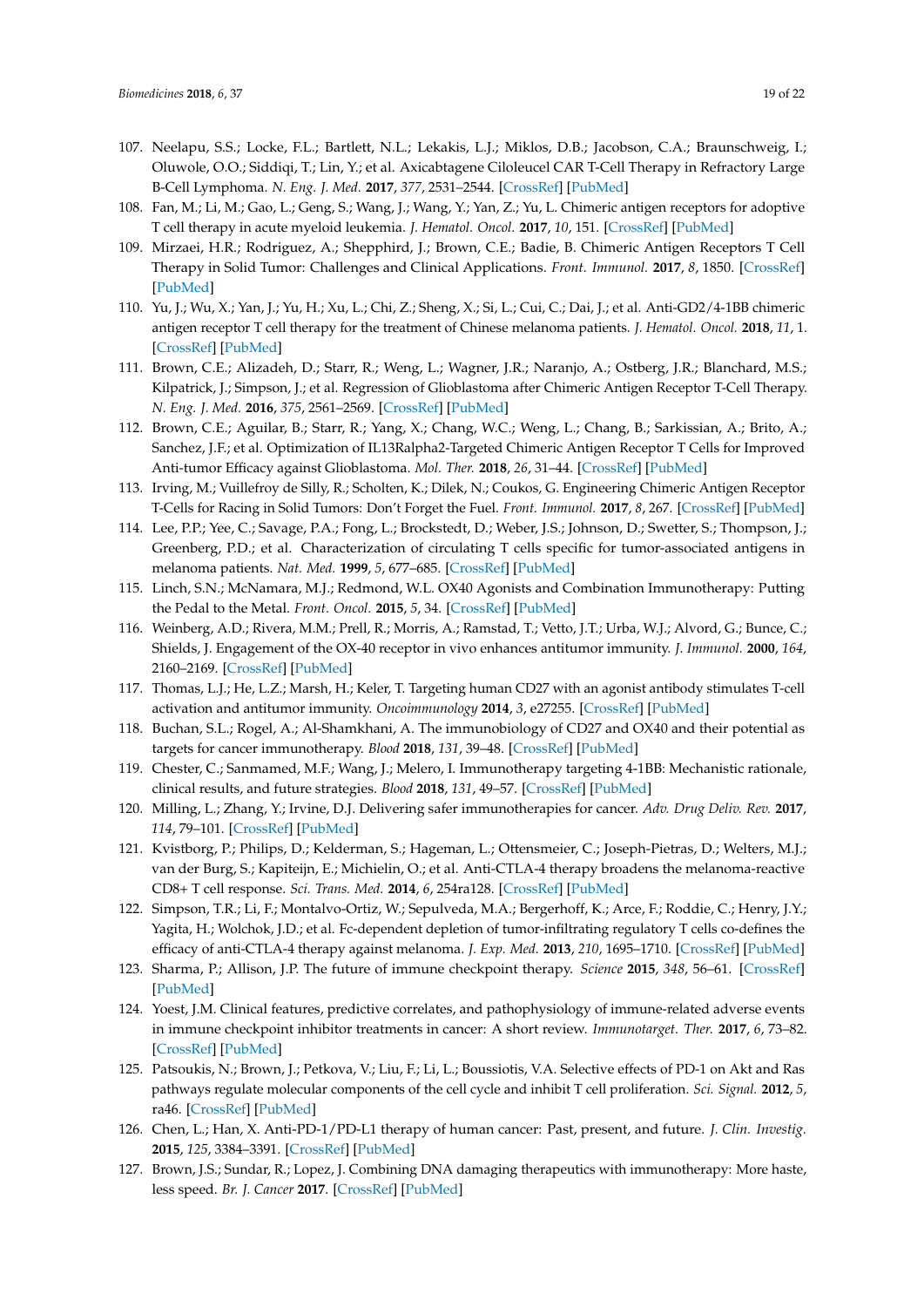- <span id="page-19-0"></span>128. Hodi, F.S.; O'Day, S.J.; McDermott, D.F.; Weber, R.W.; Sosman, J.A.; Haanen, J.B.; Gonzalez, R.; Robert, C.; Schadendorf, D.; Hassel, J.C.; et al. Improved survival with ipilimumab in patients with metastatic melanoma. *N. Eng. J. Med.* **2010**, *363*, 711–723. [\[CrossRef\]](http://dx.doi.org/10.1056/NEJMoa1003466) [\[PubMed\]](http://www.ncbi.nlm.nih.gov/pubmed/20525992)
- <span id="page-19-1"></span>129. Robert, C.; Thomas, L.; Bondarenko, I.; O'Day, S.; Weber, J.; Garbe, C.; Lebbe, C.; Baurain, J.F.; Testori, A.; Grob, J.J.; et al. Ipilimumab plus dacarbazine for previously untreated metastatic melanoma. *N. Eng. J. Med.* **2011**, *364*, 2517–2526. [\[CrossRef\]](http://dx.doi.org/10.1056/NEJMoa1104621) [\[PubMed\]](http://www.ncbi.nlm.nih.gov/pubmed/21639810)
- <span id="page-19-2"></span>130. Takeuchi, Y.; Nishikawa, H. Roles of regulatory T cells in cancer immunity. *Int. Immunol.* **2016**, *28*, 401–409. [\[CrossRef\]](http://dx.doi.org/10.1093/intimm/dxw025) [\[PubMed\]](http://www.ncbi.nlm.nih.gov/pubmed/27160722)
- <span id="page-19-3"></span>131. Shimizu, J.; Yamazaki, S.; Sakaguchi, S. Induction of tumor immunity by removing CD25+CD4+ T cells: A common basis between tumor immunity and autoimmunity. *J. Immunol.* **1999**, *163*, 5211–5218. [\[PubMed\]](http://www.ncbi.nlm.nih.gov/pubmed/10553041)
- <span id="page-19-4"></span>132. Peggs, K.S.; Quezada, S.A.; Chambers, C.A.; Korman, A.J.; Allison, J.P. Blockade of CTLA-4 on both effector and regulatory T cell compartments contributes to the antitumor activity of anti-CTLA-4 antibodies. *J. Exp. Med.* **2009**, *206*, 1717–1725. [\[CrossRef\]](http://dx.doi.org/10.1084/jem.20082492) [\[PubMed\]](http://www.ncbi.nlm.nih.gov/pubmed/19581407)
- <span id="page-19-5"></span>133. Parker, K.H.; Beury, D.W.; Ostrand-Rosenberg, S. Myeloid-Derived Suppressor Cells: Critical Cells Driving Immune Suppression in the Tumor Microenvironment. *Adv. Cancer Res.* **2015**, *128*, 95–139. [\[PubMed\]](http://www.ncbi.nlm.nih.gov/pubmed/26216631)
- <span id="page-19-6"></span>134. Annels, N.E.; Shaw, V.E.; Gabitass, R.F.; Billingham, L.; Corrie, P.; Eatock, M.; Valle, J.; Smith, D.; Wadsley, J.; Cunningham, D.; et al. The effects of gemcitabine and capecitabine combination chemotherapy and of low-dose adjuvant GM-CSF on the levels of myeloid-derived suppressor cells in patients with advanced pancreatic cancer. *Cancer Immunol. Immunother.* **2014**, *63*, 175–183. [\[CrossRef\]](http://dx.doi.org/10.1007/s00262-013-1502-y) [\[PubMed\]](http://www.ncbi.nlm.nih.gov/pubmed/24292263)
- 135. Iclozan, C.; Antonia, S.; Chiappori, A.; Chen, D.T.; Gabrilovich, D. Therapeutic regulation of myeloid-derived suppressor cells and immune response to cancer vaccine in patients with extensive stage small cell lung cancer. *Cancer Immunol. Immunother.* **2013**, *62*, 909–918. [\[CrossRef\]](http://dx.doi.org/10.1007/s00262-013-1396-8) [\[PubMed\]](http://www.ncbi.nlm.nih.gov/pubmed/23589106)
- 136. Weed, D.T.; Vella, J.L.; Reis, I.M.; De la Fuente, A.C.; Gomez, C.; Sargi, Z.; Nazarian, R.; Califano, J.; Borrello, I.; Serafini, P. Tadalafil reduces myeloid-derived suppressor cells and regulatory T cells and promotes tumor immunity in patients with head and neck squamous cell carcinoma. *Clin. Cancer Res.* **2015**, *21*, 39–48. [\[CrossRef\]](http://dx.doi.org/10.1158/1078-0432.CCR-14-1711) [\[PubMed\]](http://www.ncbi.nlm.nih.gov/pubmed/25320361)
- <span id="page-19-7"></span>137. Schilling, B.; Sucker, A.; Griewank, K.; Zhao, F.; Weide, B.; Gorgens, A.; Giebel, B.; Schadendorf, D.; Paschen, A. Vemurafenib reverses immunosuppression by myeloid derived suppressor cells. *Int. J. Cancer* **2013**, *133*, 1653–1663. [\[CrossRef\]](http://dx.doi.org/10.1002/ijc.28168) [\[PubMed\]](http://www.ncbi.nlm.nih.gov/pubmed/23526263)
- <span id="page-19-8"></span>138. Munn, D.H.; Mellor, A.L. IDO in the Tumor Microenvironment: Inflammation, Counter-Regulation, and Tolerance. *Trends Immunol.* **2016**, *37*, 193–207. [\[CrossRef\]](http://dx.doi.org/10.1016/j.it.2016.01.002) [\[PubMed\]](http://www.ncbi.nlm.nih.gov/pubmed/26839260)
- <span id="page-19-9"></span>139. Ino, K.; Yoshida, N.; Kajiyama, H.; Shibata, K.; Yamamoto, E.; Kidokoro, K.; Takahashi, N.; Terauchi, M.; Nawa, A.; Nomura, S.; et al. Indoleamine 2,3-dioxygenase is a novel prognostic indicator for endometrial cancer. *Br. J. Cancer* **2006**, *95*, 1555–1561. [\[CrossRef\]](http://dx.doi.org/10.1038/sj.bjc.6603477) [\[PubMed\]](http://www.ncbi.nlm.nih.gov/pubmed/17117179)
- <span id="page-19-10"></span>140. Liu, H.; Shen, Z.; Wang, Z.; Wang, X.; Zhang, H.; Qin, J.; Qin, X.; Xu, J.; Sun, Y. Increased expression of IDO associates with poor postoperative clinical outcome of patients with gastric adenocarcinoma. *Sci. Rep.* **2016**, *6*, 21319. [\[CrossRef\]](http://dx.doi.org/10.1038/srep21319) [\[PubMed\]](http://www.ncbi.nlm.nih.gov/pubmed/26887337)
- <span id="page-19-11"></span>141. Vacchelli, E.; Aranda, F.; Eggermont, A.; Sautes-Fridman, C.; Tartour, E.; Kennedy, E.P.; Platten, M.; Zitvogel, L.; Kroemer, G.; Galluzzi, L. Trial watch: IDO inhibitors in cancer therapy. *Oncoimmunology* **2014**, *3*, e957994. [\[CrossRef\]](http://dx.doi.org/10.4161/21624011.2014.957994) [\[PubMed\]](http://www.ncbi.nlm.nih.gov/pubmed/25941578)
- <span id="page-19-12"></span>142. Beatty, G.L.; O'Dwyer, P.J.; Clark, J.; Shi, J.G.; Bowman, K.J.; Scherle, P.A.; Newton, R.C.; Schaub, R.; Maleski, J.; Leopold, L.; et al. First-in-Human Phase I Study of the Oral Inhibitor of Indoleamine 2,3-Dioxygenase-1 Epacadostat (INCB024360) in Patients with Advanced Solid Malignancies. *Clin. Cancer Res.* **2017**, *23*, 3269–3276. [\[CrossRef\]](http://dx.doi.org/10.1158/1078-0432.CCR-16-2272) [\[PubMed\]](http://www.ncbi.nlm.nih.gov/pubmed/28053021)
- <span id="page-19-13"></span>143. Soliman, H.H.; Minton, S.E.; Han, H.S.; Ismail-Khan, R.; Neuger, A.; Khambati, F.; Noyes, D.; Lush, R.; Chiappori, A.A.; Roberts, J.D.; et al. A phase I study of indoximod in patients with advanced malignancies. *Oncotarget* **2016**, *7*, 22928–22938. [\[CrossRef\]](http://dx.doi.org/10.18632/oncotarget.8216) [\[PubMed\]](http://www.ncbi.nlm.nih.gov/pubmed/27008709)
- <span id="page-19-14"></span>144. Tang, J.; Shalabi, A.; Hubbard-Lucey, V.M. Comprehensive analysis of the clinical immuno-oncology landscape. *Ann. Oncol.* **2018**, *29*, 84–91. [\[CrossRef\]](http://dx.doi.org/10.1093/annonc/mdx755) [\[PubMed\]](http://www.ncbi.nlm.nih.gov/pubmed/29228097)
- <span id="page-19-15"></span>145. Curran, M.A.; Montalvo, W.; Yagita, H.; Allison, J.P. PD-1 and CTLA-4 combination blockade expands infiltrating T cells and reduces regulatory T and myeloid cells within B16 melanoma tumors. *Proc. Nat. Acad. Sci. USA* **2010**, *107*, 4275–4280. [\[CrossRef\]](http://dx.doi.org/10.1073/pnas.0915174107) [\[PubMed\]](http://www.ncbi.nlm.nih.gov/pubmed/20160101)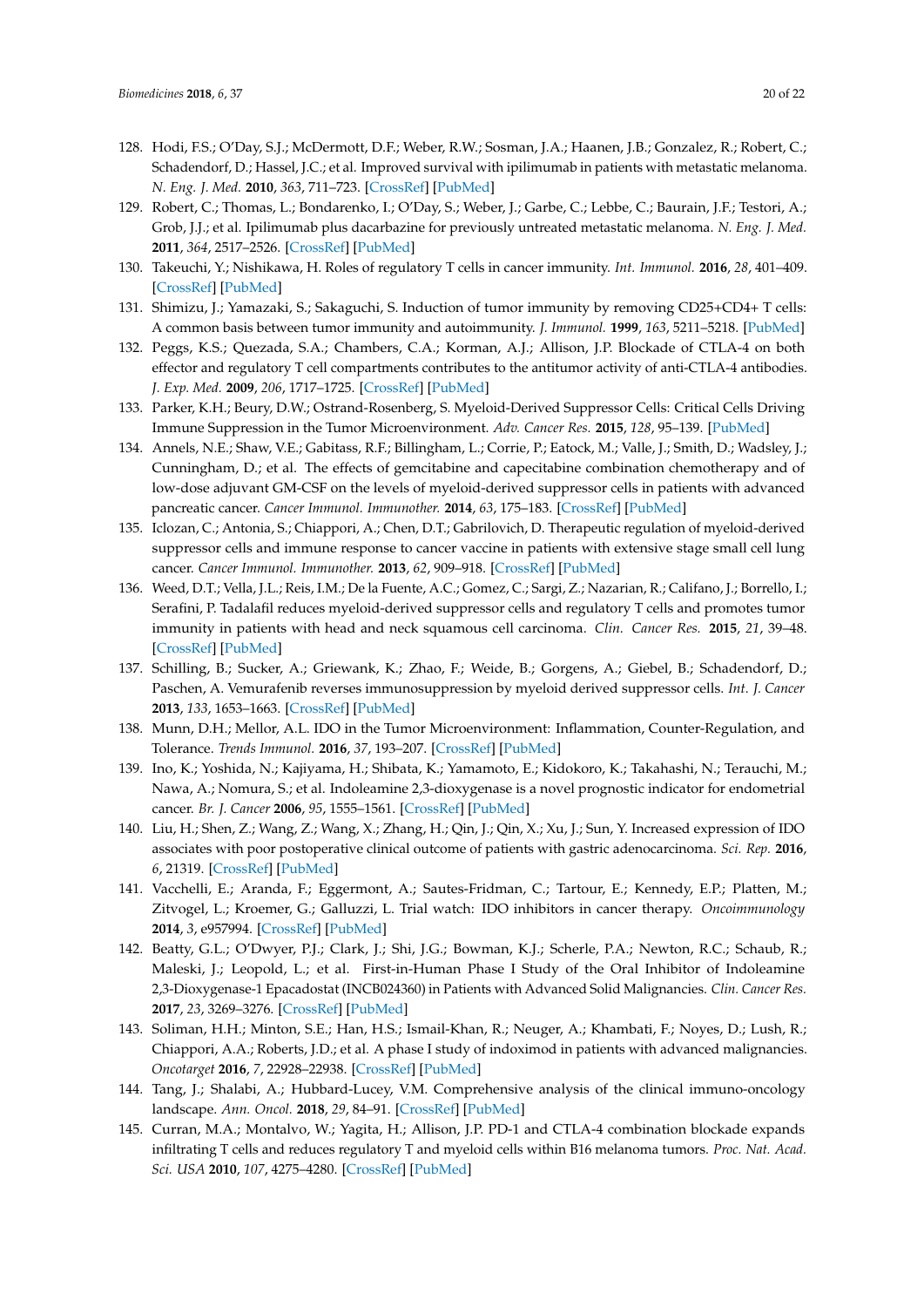- <span id="page-20-0"></span>146. Hodi, F.S.; Chesney, J.; Pavlick, A.C.; Robert, C.; Grossmann, K.F.; McDermott, D.F.; Linette, G.P.; Meyer, N.; Giguere, J.K.; Agarwala, S.S.; et al. Combined nivolumab and ipilimumab versus ipilimumab alone in patients with advanced melanoma: 2-year overall survival outcomes in a multicentre, randomised, controlled, phase 2 trial. *Lancet Oncol.* **2016**, *17*, 1558–1568. [\[CrossRef\]](http://dx.doi.org/10.1016/S1470-2045(16)30366-7)
- <span id="page-20-1"></span>147. Langer, C.J.; Gadgeel, S.M.; Borghaei, H.; Papadimitrakopoulou, V.A.; Patnaik, A.; Powell, S.F.; Gentzler, R.D.; Martins, R.G.; Stevenson, J.P.; Jalal, S.I.; et al. Carboplatin and pemetrexed with or without pembrolizumab for advanced, non-squamous non-small-cell lung cancer: A randomised, phase 2 cohort of the open-label KEYNOTE-021 study. *Lancet Oncol* **2016**, *17*, 1497–1508. [\[CrossRef\]](http://dx.doi.org/10.1016/S1470-2045(16)30498-3)
- <span id="page-20-2"></span>148. Demaria, S.; Coleman, C.N.; Formenti, S.C. Radiotherapy: Changing the Game in Immunotherapy. *Trends Cancer* **2016**, *2*, 286–294. [\[CrossRef\]](http://dx.doi.org/10.1016/j.trecan.2016.05.002) [\[PubMed\]](http://www.ncbi.nlm.nih.gov/pubmed/27774519)
- <span id="page-20-3"></span>149. Binder, D.C.; Engels, B.; Arina, A.; Yu, P.; Slauch, J.M.; Fu, Y.X.; Karrison, T.; Burnette, B.; Idel, C.; Zhao, M.; et al. Antigen-specific bacterial vaccine combined with anti-PD-L1 rescues dysfunctional endogenous T cells to reject long-established cancer. *Cancer Immunol. Res.* **2013**, *1*, 123–133. [\[CrossRef\]](http://dx.doi.org/10.1158/2326-6066.CIR-13-0058) [\[PubMed\]](http://www.ncbi.nlm.nih.gov/pubmed/24455752)
- 150. Duraiswamy, J.; Kaluza, K.M.; Freeman, G.J.; Coukos, G. Dual blockade of PD-1 and CTLA-4 combined with tumor vaccine effectively restores T-cell rejection function in tumors. *Cancer Res.* **2013**, *73*, 3591–3603. [\[CrossRef\]](http://dx.doi.org/10.1158/0008-5472.CAN-12-4100) [\[PubMed\]](http://www.ncbi.nlm.nih.gov/pubmed/23633484)
- <span id="page-20-7"></span>151. Xue, W.; Brentville, V.A.; Symonds, P.; Cook, K.W.; Yagita, H.; Metheringham, R.L.; Durrant, L.G. SCIB1, a huIgG1 antibody DNA vaccination, combined with PD-1 blockade induced efficient therapy of poorly immunogenic tumors. *Oncotarget* **2016**, *7*, 83088–83100. [\[CrossRef\]](http://dx.doi.org/10.18632/oncotarget.13070) [\[PubMed\]](http://www.ncbi.nlm.nih.gov/pubmed/27825115)
- <span id="page-20-4"></span>152. Xue, W.; Metheringham, R.L.; Brentville, V.A.; Gunn, B.; Symonds, P.; Yagita, H.; Ramage, J.M.; Durrant, L.G. SCIB2, an antibody DNA vaccine encoding NY-ESO-1 epitopes, induces potent antitumor immunity which is further enhanced by checkpoint blockade. *Oncoimmunology* **2016**, *5*, e1169353. [\[CrossRef\]](http://dx.doi.org/10.1080/2162402X.2016.1169353) [\[PubMed\]](http://www.ncbi.nlm.nih.gov/pubmed/27471648)
- <span id="page-20-5"></span>153. Karaki, S.; Anson, M.; Tran, T.; Giusti, D.; Blanc, C.; Oudard, S.; Tartour, E. Is There Still Room for Cancer Vaccines at the Era of Checkpoint Inhibitors. *Vaccines (Basel)* **2016**, *4*, 37. [\[CrossRef\]](http://dx.doi.org/10.3390/vaccines4040037) [\[PubMed\]](http://www.ncbi.nlm.nih.gov/pubmed/27827885)
- <span id="page-20-6"></span>154. Soares, K.C.; Rucki, A.A.; Wu, A.A.; Olino, K.; Xiao, Q.; Chai, Y.; Wamwea, A.; Bigelow, E.; Lutz, E.; Liu, L.; et al. PD-1/PD-L1 blockade together with vaccine therapy facilitates effector T-cell infiltration into pancreatic tumors. *J. Immunother.* **2015**, *38*, 1–11. [\[CrossRef\]](http://dx.doi.org/10.1097/CJI.0000000000000062) [\[PubMed\]](http://www.ncbi.nlm.nih.gov/pubmed/25415283)
- <span id="page-20-8"></span>155. Ferris, R.L.; Blumenschein, G., Jr.; Fayette, J.; Guigay, J.; Colevas, A.D.; Licitra, L.; Harrington, K.; Kasper, S.; Vokes, E.E.; Even, C.; et al. Nivolumab for Recurrent Squamous-Cell Carcinoma of the Head and Neck. *N. Eng. J. Med.* **2016**, *375*, 1856–1867. [\[CrossRef\]](http://dx.doi.org/10.1056/NEJMoa1602252) [\[PubMed\]](http://www.ncbi.nlm.nih.gov/pubmed/27718784)
- <span id="page-20-9"></span>156. Wilgenhof, S.; Corthals, J.; Heirman, C.; van Baren, N.; Lucas, S.; Kvistborg, P.; Thielemans, K.; Neyns, B. Phase II Study of Autologous Monocyte-Derived mRNA Electroporated Dendritic Cells (TriMixDC-MEL) Plus Ipilimumab in Patients With Pretreated Advanced Melanoma. *J. Clin. Oncol.* **2016**, *34*, 1330–1338. [\[CrossRef\]](http://dx.doi.org/10.1200/JCO.2015.63.4121) [\[PubMed\]](http://www.ncbi.nlm.nih.gov/pubmed/26926680)
- <span id="page-20-10"></span>157. Chesney, J.; Puzanov, I.; Collichio, F.; Singh, P.; Milhem, M.M.; Glaspy, J.; Hamid, O.; Ross, M.; Friedlander, P.; Garbe, C.; et al. Randomized, Open-Label Phase II Study Evaluating the Efficacy and Safety of Talimogene Laherparepvec in Combination With Ipilimumab Versus Ipilimumab Alone in Patients With Advanced, Unresectable Melanoma. *J. Clin. Oncol.* **2017**. [\[CrossRef\]](http://dx.doi.org/10.1200/JCO.2017.73.7379) [\[PubMed\]](http://www.ncbi.nlm.nih.gov/pubmed/28981385)
- <span id="page-20-11"></span>158. Ribas, A.; Dummer, R.; Puzanov, I.; VanderWalde, A.; Andtbacka, R.H.I.; Michielin, O.; Olszanski, A.J.; Malvehy, J.; Cebon, J.; Fernandez, E.; et al. Oncolytic Virotherapy Promotes Intratumoral T Cell Infiltration and Improves Anti-PD-1 Immunotherapy. *Cell* **2017**, *170*, 1109–1119. [\[CrossRef\]](http://dx.doi.org/10.1016/j.cell.2017.08.027) [\[PubMed\]](http://www.ncbi.nlm.nih.gov/pubmed/28886381)
- <span id="page-20-12"></span>159. Moon, E.K.; Wang, L.C.; Dolfi, D.V.; Wilson, C.B.; Ranganathan, R.; Sun, J.; Kapoor, V.; Scholler, J.; Pure, E.; Milone, M.C.; et al. Multifactorial T-cell hypofunction that is reversible can limit the efficacy of chimeric antigen receptor-transduced human T cells in solid tumors. *Clin. Cancer Res.* **2014**, *20*, 4262–4273. [\[CrossRef\]](http://dx.doi.org/10.1158/1078-0432.CCR-13-2627) [\[PubMed\]](http://www.ncbi.nlm.nih.gov/pubmed/24919573)
- <span id="page-20-13"></span>160. Davar, D.; Bahary, N. Modulating Tumor Immunology by Inhibiting Indoleamine 2,3-Dioxygenase (IDO): Recent Developments and First Clinical Experiences. *Target. Oncol.* **2018**. [\[CrossRef\]](http://dx.doi.org/10.1007/s11523-017-0547-9) [\[PubMed\]](http://www.ncbi.nlm.nih.gov/pubmed/29302770)
- <span id="page-20-14"></span>161. Gangadhar, T.C.H.; Smith, D.C.; Bauer, T.M.; Waser, J.S.; Luke, J.J.; Balmanoukian, A.S.; Kaufman, D.R.; Zhao, Y.; Maleski, J.; Leopold, L.; et al. Preliminary results from a phase I/II study of epacadostat (INCB024360) in combination with pembrolizumab in patients with selected advanced cancers. *J. Immunother. Cancer* **2015**, *3*, O7. [\[CrossRef\]](http://dx.doi.org/10.1186/2051-1426-3-S2-O7)